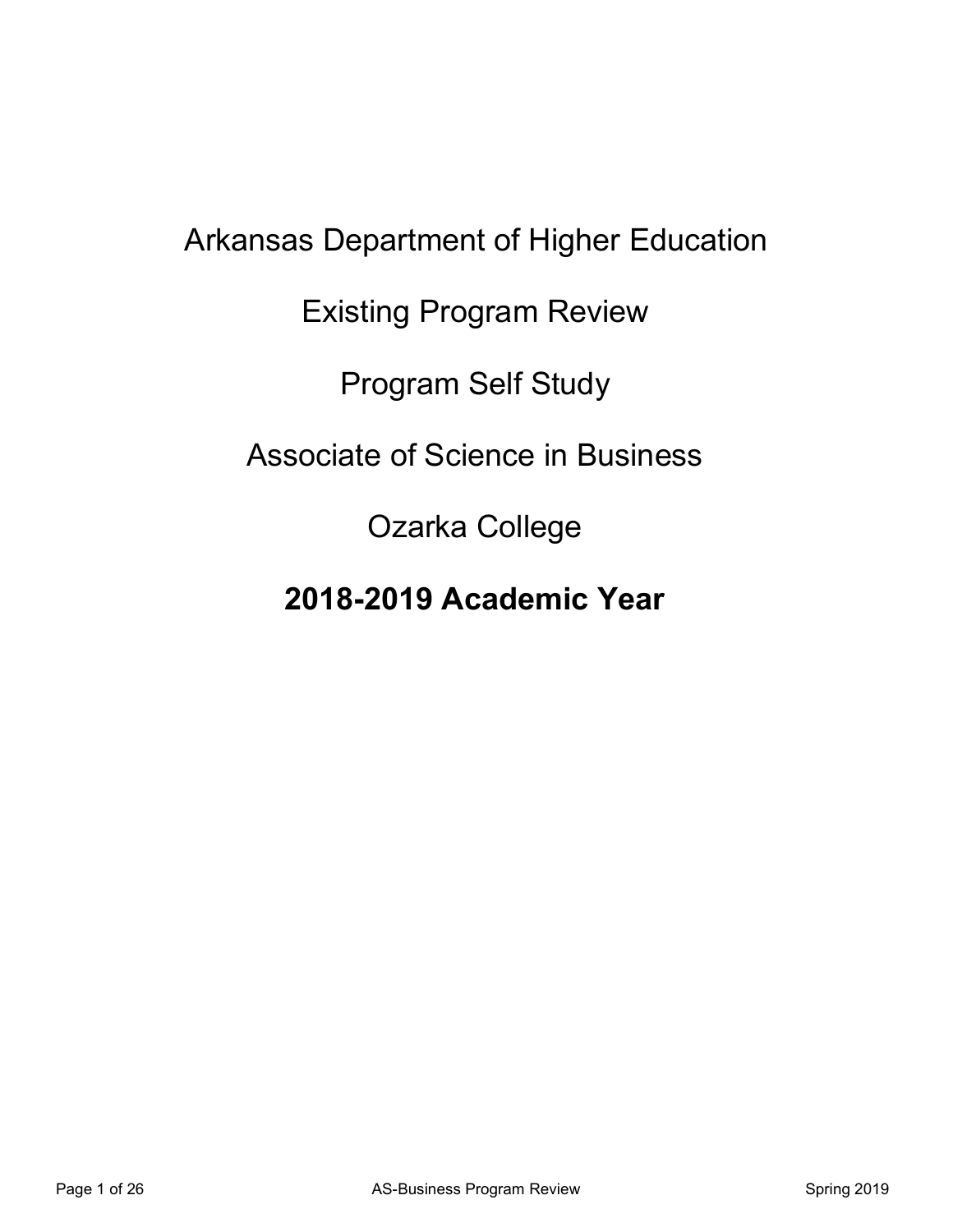#### **SECTION ONE**

#### **Goals, Objectives, and Activities**

#### 1. **Describe specific educational goals, objectives, and activities of the program**.

Every student needs marketable skills and knowledge necessary to succeed in a business occupation. The AS-Business curriculum is designed for those individuals who desire to transfer to a four-year university to continue their education in business, and this degree plan is accepted by most four-year universities in Arkansas.

#### **Program graduates will possess the knowledge and skills needed to:**

- 1. Prepare appropriate and accurate personal and business documents in word processing, electronic spreadsheet, database, and PowerPoint software using correct formatting, spelling, and grammar.
- 2. Communicate verbally and in writing using correct language, grammar, spelling, and proofreading.
- 3. Apply basic economic theory in making business decisions.
- 4. Set up and maintain accounting records for small businesses.
- 5. Apply and use mathematical and statistical concepts required for business calculations and records.
- 6. Identify rights and duties involving personal, community, and business legal rights and requirements.
- 7. Continue their education at a four-year university.

#### 2. **Explain how the program serves the general education program and other disciplinary programs on the campus, if applicable.**

The AS-Business degree provides students with the opportunity to complete 35 hours in the general education program, including English Composition, Literature, Communications, Math, Science, Fine Arts, Social Science, and History. These courses fulfill the general education requirements at most four-year universities in Arkansas. The program also provides eligible elective options for the AA General Education degree, such as Business Calculus, Microeconomics and Macroeconomics. Most of the 27 hours of required Business courses are also requirements or electives in the AAS-Business Technology and other technical degrees and certificates.

#### 3. **Document market demand and/or state/industry need for careers stemming from the program.**

The *State of Arkansas Long-Term Industry and Occupational Projections for 2016-2026* published by the Department of Workforce Services and the Arkansas Workforce Centers reports that occupations requiring a Bachelor's degree will increase 13.51%, or over 32,000 jobs. Jobs requiring a Master's Degree could see a 19.62% increase, or over 4,000 openings.

According to the *Skills-Based Projections Tool* on the Discover Arkansas Labor Market Information website, long-term demand for certain skills in the labor market is increasing. Out of the top 15 knowledge bases for the 2017-2019-time frame, over half reflect the knowledge and skills graduates of the AS-Business degree possess or seek in a Bachelor's degree in Business:

- 1. Customer and Personal Service
- 2. English Language
- 3. Administration and Management
- 4. Clerical
- 5. Sales and Marketing
- 6. Mathematics
- 7. Production and Processing
- 8. Computers and Electronics
- 9. Economics and Accounting

Generalized work activities that fall under these projections include:

- 1. Getting information
- 2. Communicating with supervisors, peers, or subordinates
- 3. Making decisions and solving problems
- 4. Interacting with computers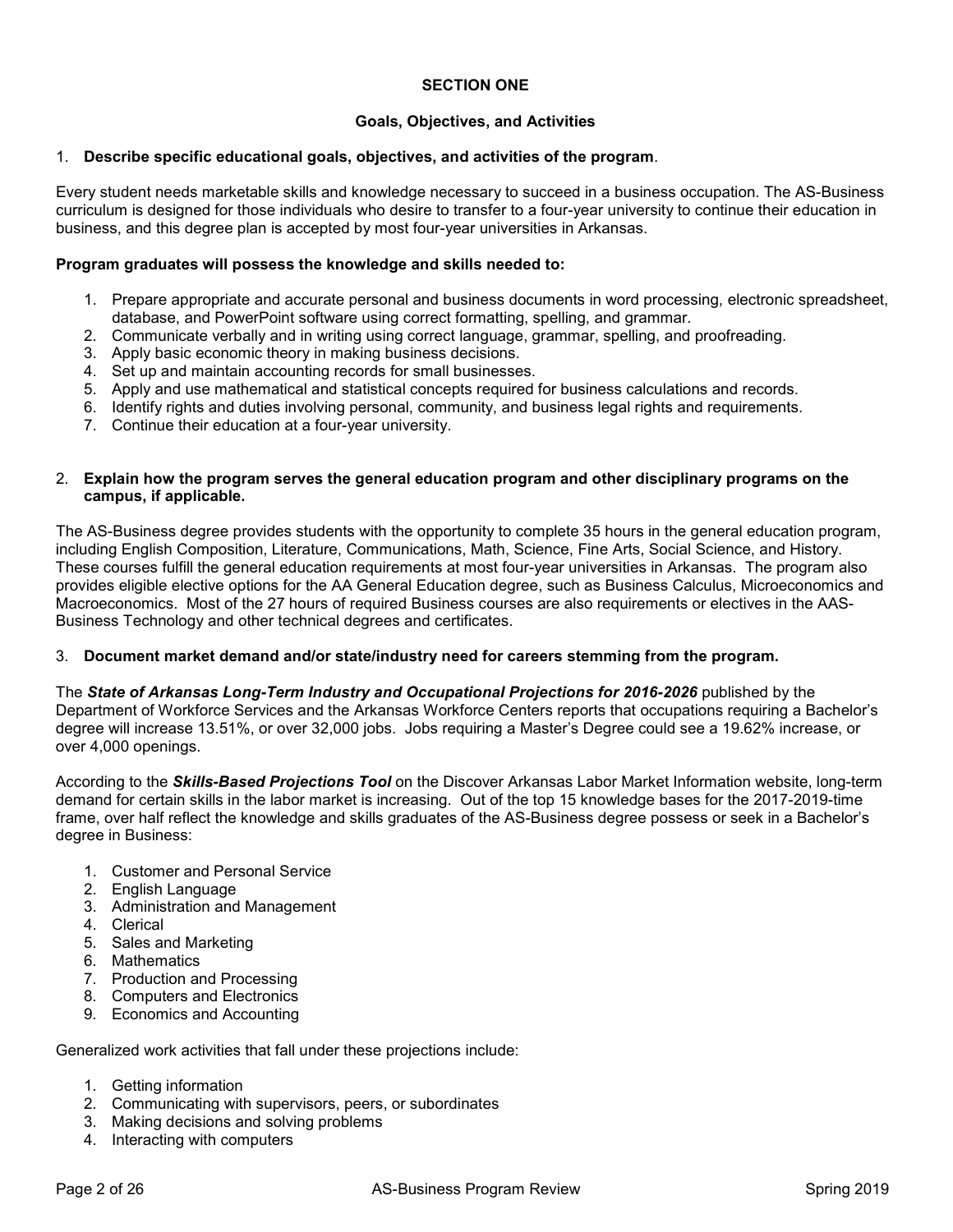- 5. Working directly with the public
- 6. Organizing, planning, and prioritizing work
- 7. Documenting/recording information
- 8. Updating and using relevant knowledge
- 9. Evaluating information to determine compliance with standards
- 10. Monitor processes, materials, or surroundings
- 11. Communicating with persons outside organization

The AS-Business program is preparing students to be employed in a wide variety of careers in the Business industry, or to transfer to a four-year university for additional training and education as a Business professional.

#### 4. **Document student demand for the program.**

The number of declared AS-Business majors is shown in the table below.

| <b>Associate of Science - Business</b>           |    |    |    |  |
|--------------------------------------------------|----|----|----|--|
| 2015-2016<br>2016-2017<br>2017-2018<br>2018-2019 |    |    |    |  |
| 33                                               | 35 | 36 | 30 |  |

There have been 36 graduates from the program during this three-year time frame (2015-2018).

#### **SECTION TWO**

#### **Curriculum**

**1. Describe how program content parallels current thinking/trends in the field/trade (best practices, advisory committee recommendations, etc.).** 

AHECB Policy 5.11: *Criteria and Procedures for Establishing New Certificate and Degree Programs and Organizational Units* established the current requirements for the AS-Business degree effective Fall 2010. No course substitutions are allowed for the AS-Business degree. (ADHE can remove the ASB from the AHECB Approved Program Inventory for any institution that does not offered the state-approve ASB curriculum.) The AS-Business degree can only be offered by Arkansas two-year colleges.

#### **2. Provide an outline for each program curriculum, including the sequence of courses.**

Semester 1 (17 credit hours)

COLL1001 College Success ENGL1013 English Composition 1 MATH1203 College Algebra CPSI1003 Introduction to Computer Applications BIOL1004 General Biology & Lab ECON2313 Introduction to Microeconomics (Fall Only)

#### Semester 2 (15 credit hours)

ENGL1023 English Composition 2 ACCT1123 Accounting 1 FAXX1003 Fine Arts Elective COMM1313 Communications HIST1003 World Civilization I **or** HIST1013 World Civilization II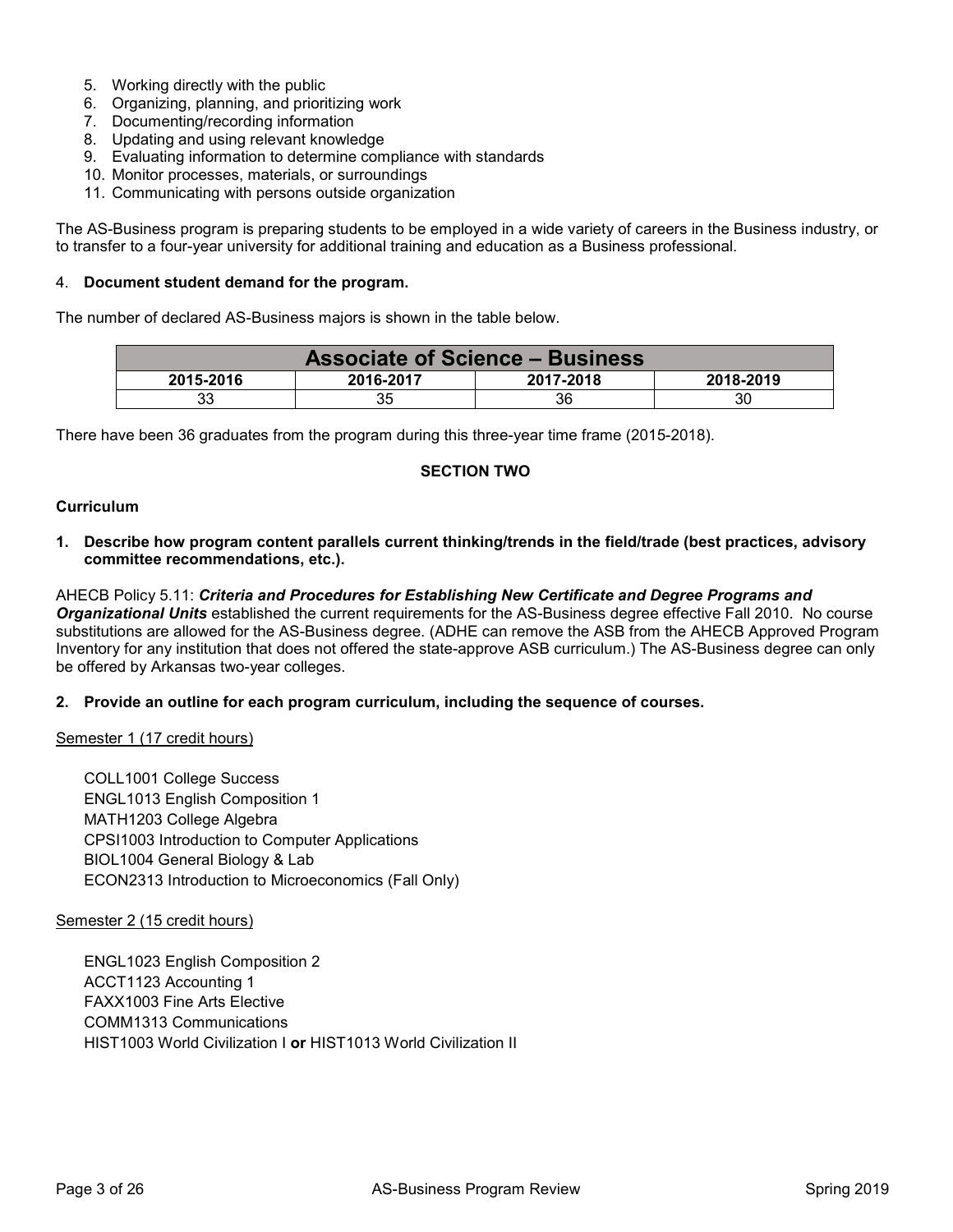#### Semester 3 (16 credit hours)

ECON2113 Business Statistics I (Fall Only) BUS2663 Legal Environment of Business (Fall Only) SOCI2013 Introduction to Sociology PHSC1004 Physical Science and Lab ENGL2213 World Literature I **or** ENGL2223 World Literature II

#### Semester 4 (15 credit hours)

ACCT2133 Accounting II (Spring Only) ECON2323 Introduction to Macroeconomics (Spring Only) MATH2143 Business Calculus (Spring Only) HIST2003 American History I **or** HIST2013 American History II **or** PLSC2003 American National Government BUS2013 Business Communications **or** MGMT2623 Management **or** MGMT2663 Small Business Management **or** MKTG2633 Principles of Marketing

**3. State the degree requirements, including general education requirements, institutional, college or school requirements, and major requirements**.

#### ALL OF THE COURSES LISTED BELOW

| ACCT1123        | Accounting I                    |
|-----------------|---------------------------------|
| <b>ACCT2133</b> | <b>Accounting II</b>            |
| <b>BUS2663</b>  | Legal Environment of Business   |
| <b>COLL1101</b> | Freshman Seminar                |
| COMM1313        | Communications                  |
| <b>CPSI1003</b> | Intro. to Computer Applications |
| ECON2113        | <b>Business Statistics I</b>    |
| <b>ECON2313</b> | Intro, to Microeconomics        |
| <b>ECON2323</b> | Introduction to Macroeconomics  |
| <b>ENGL1013</b> | <b>English Composition I</b>    |
| <b>ENGL1023</b> | <b>English Composition II</b>   |
| <b>MATH1203</b> | College Algebra                 |
| SOCI2013        | Introduction to Sociology       |

#### **REQUIREMENT: 3 CREDITS FROM BELOW**

 $MATH2143$  Business Calculus

#### **REQUIREMENT: 8 CREDITS FROM BELOW**

| <b>BIOL1004</b> | General Biology and Lab  |
|-----------------|--------------------------|
| <b>PHSC1004</b> | Physical Science and Lab |

#### **REQUIREMENT: 3 CREDITS FROM BELOW**

| ENGL2213 | World Literature I  |
|----------|---------------------|
| ENGL2223 | World Literature II |

#### **REQUIREMENT: 3 CREDITS FROM BELOW**

| <b>FAMU1003</b> | Fine Arts Music   |
|-----------------|-------------------|
| <b>EATH1003</b> | Fine Arts Theater |
| <b>EAVI1003</b> | Fine Arts Visual  |

#### **REQUIREMENT: 3 CREDITS FROM BELOW**

| <b>HIST2003</b> | American History I           |
|-----------------|------------------------------|
| <b>HIST2013</b> | American History II          |
| <b>PLSC2003</b> | American National Government |

#### **REQUIREMENT: 3 CREDITS FROM BELOW**

| <b>HIST1003</b> | World Civilization I |                       |
|-----------------|----------------------|-----------------------|
| <b>HIST1013</b> |                      | World Civilization II |

#### **REQUIREMENT: 3 CREDITS FROM BELOW**

| <b>BUS2013</b> | <b>Business Communications</b>     |
|----------------|------------------------------------|
|                | MGMT2623 Management                |
|                | MGMT2663 Small Business Management |
|                | MKTG2633 Principles of Marketing   |

#### **4. Indicate the semester/year the core program courses were last offered. Exclude general education courses.**

| BUS2663 Legal Environment of Business Fall 2018            |  |
|------------------------------------------------------------|--|
| CPSI1003 Introduction to Computer Applications Spring 2019 |  |
|                                                            |  |
| ECON 2313 Introduction to Microeconomics  Fall 2018        |  |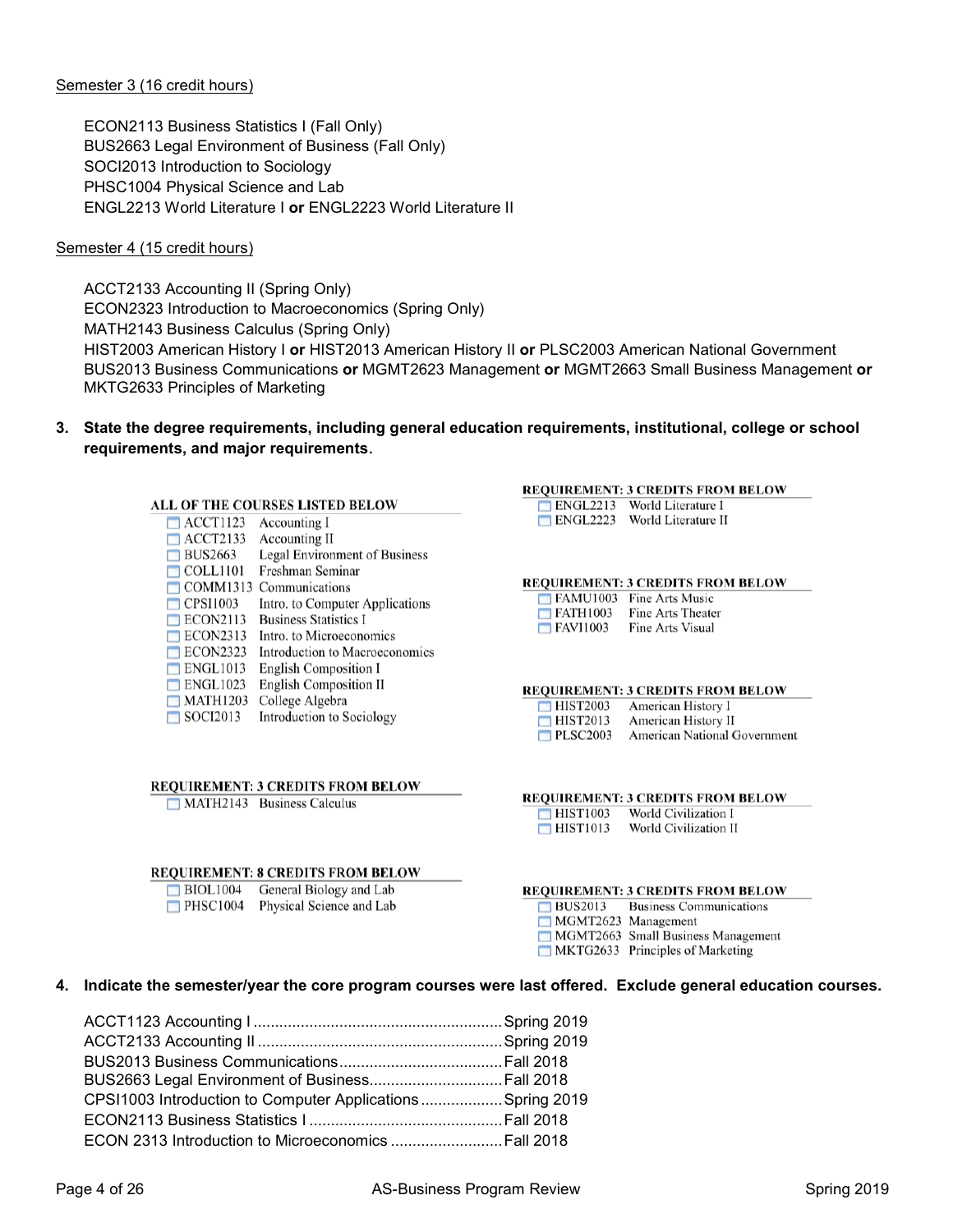| ECON 2323 Introduction to Macroeconomics  Spring 2019 |  |
|-------------------------------------------------------|--|
|                                                       |  |
|                                                       |  |
| MGMT 2663 Small Business Management Spring 2019       |  |
|                                                       |  |

#### **5. Provide syllabi for discipline-specific courses and departmental objectives for each course.**

See APPENDIX A for core course syllabi.

Syllabus- ACCT 1123 Accounting I Syllabus- ACCT 2133 Accounting II Syllabus- BUS 2013 Business Communications Syllabus- BUS 2663 Legal Environment of Business Syllabus- CPSI 1003 Introduction to Computer Applications Syllabus- ECON 2113 Business Statistics I Syllabus- ECON 2313 Introduction to Microeconomics Syllabus- ECON 2323 Introduction to Macroeconomics Syllabus- MATH 2143 Business Calculus Syllabus- MGMT 2623 Management Syllabus- MGMT 2663 Small Business Management Syllabus- MKTG 2633 Principles of Marketing

#### **6. Outline the process for the Introduction of new courses, including all internal curriculum review processes and the findings.**

Curriculum development is a key element in the education process at Ozarka College and requires careful planning and implementation in order to meet student and community needs within the scope of the institution's mission.

To enable the College to be accurate and consistent in curriculum development, the following plan complements existing Board academic policies. These policies can be found in Section 4 of the Ozarka College Board Policy and Procedures Manual.

Proposals for new curriculum are generated from many sources. Common sources include faculty initiative, administrative initiative, curriculum committee, advisory committee, needs assessment, and program review.

Minor curriculum changes or developments such as adding or deleting specific courses necessitate the following procedure:

- 1. Curriculum Committee Review and Approval
- 2. Faculty Council Review and Approval
- 3. Administrative Council Review and Approval

Additionally, minor curriculum changes must also be examined before implementation to determine whether the proposal is compatible with the institution's mission and resources, and whether the proposed change will supplement (not supplant) current curriculum.

Major curriculum changes or developments include new programs that result in a certificate or degree, new majors leading to a certificate or degree, and others as defined by the Arkansas Department of Higher Education. These require more intense research, planning, and documentation that will result in a formal written proposal to the Arkansas Higher Education Coordinating Board.

Generally, major curricular change or development requires a steering committee comprised of professionals in the field or related area, college faculty, and administration. As with all curriculum proposals, major curriculum proposals are subject to approval through the progressive committee structure of the College, the Ozarka Board of Trustees, the Arkansas Department of Higher Education, and the Arkansas Higher Education Coordinating Board. Any new programs involving Title IV funding that are comprised of 50 percent new courses must also be approved by the Higher Learning Commission. The Ozarka College curriculum development process involves a hierarchy of procedures and opportunities for evaluation, assessment, and revision. At any step in the process, the proposal may be returned to the originator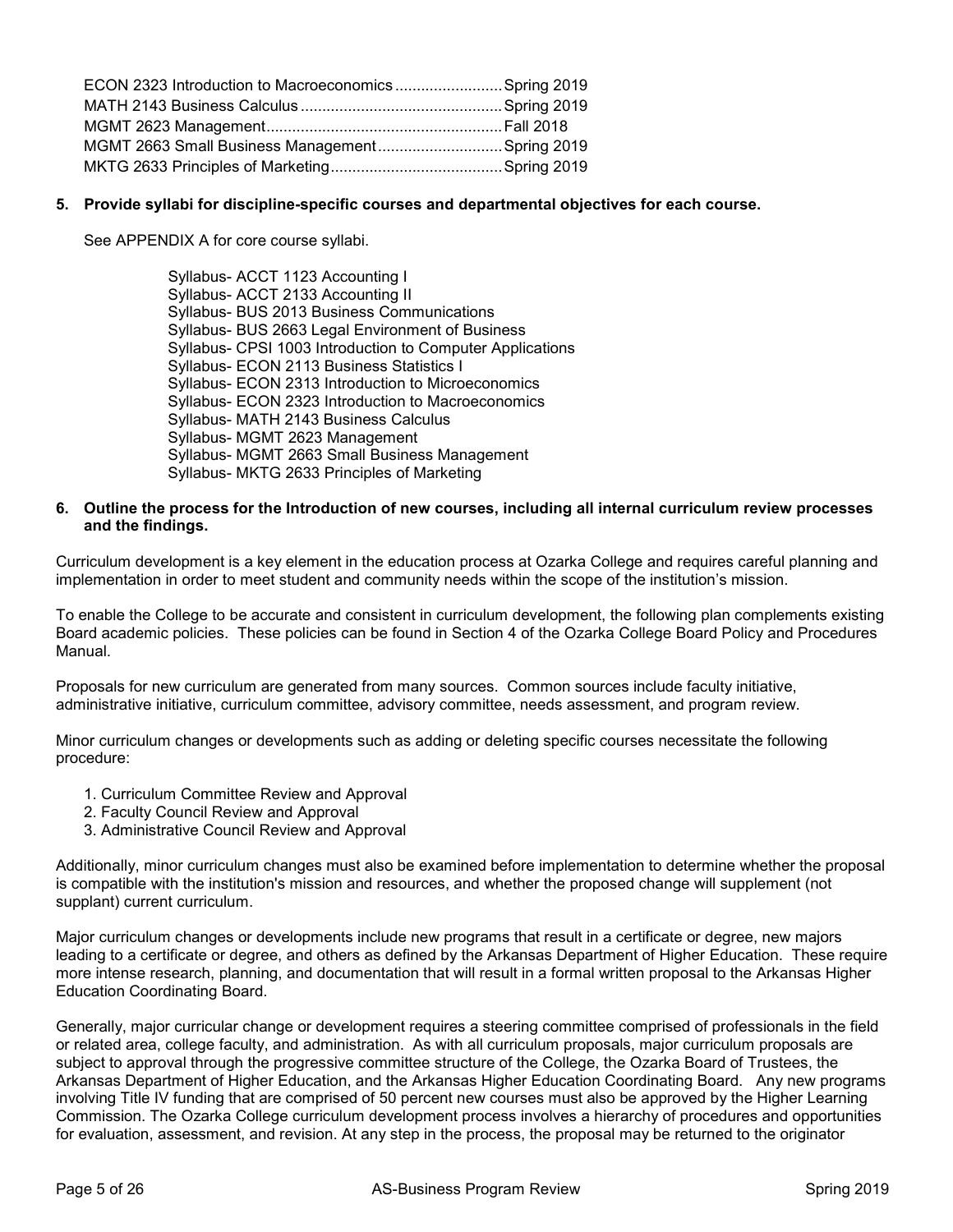and/or the previous decision-making body for additional information, clarification, or revision. Curriculum changes, additions, and revisions reflect a persistent focus on program and course relevancy.

#### 7. **List courses in the proposed degree program currently offered by distance delivery.**

All classes offered in the AS-Business degree are available as online classes. These are designated as Section 9X on the Ozarka College course schedules.

> ACCT1123 Accounting I ACCT2133 Accounting II BUS2013 Business Communications BUS2663 Legal Environment of Business CPSI1003 Introduction to Computer Applications ECON2113 Business Statistics I ECON2313 Introduction to Microeconomics ECON2323 Introduction to Macroeconomics MATH 2143 Business Calculus MGMT2623 Management MGMT2663 Small Business Management MKTG2633 Principles of Marketing

#### 8. **Describe the instructor-to-student and student-to-student interaction for distance courses (prerequisite courses, lab requirements, examination procedures-online/proctored, instructor response to student assignments).**

Instructor-to-student interaction for distance courses is achieved through various means. All courses offer interaction through course email, phone conversations, and office appointments. Instruction of course material is offered through instructor videos, PowerPoint presentations, and classroom discussion through discussion board, assignments, and test/quizzes. Some tests may be proctored. All final exams for online classes are proctored. Student-to-student interaction is encouraged through use of discussion boards. Instructors respond to students and provide feedback for assignments through course email, comments in the online gradebook, and by making comments or corrections in students' documents and returning them electronically to the student.

#### **SECTION THREE**

#### **Program Faculty (full-time/adjunct/part-time)**

**1. Provide curriculum vitae or program faculty information form for all full-time program faculty. The vita or form should include the following: all degrees and institutions granting the degrees; field or specialty of degrees; number of years employed as program faculty at the institution; current academic rank, if applicable; professional certifications/licenses; evidence of quality and quantity of creative and scholarly/research activity; evidence of quality and quantity of service activities; evidence of professional activities and nonteaching work experiences related to courses taught; list of course numbers/course titles of credit courses taught over the past two academic years; and other evidence of quality teaching.** 

Bradford Hollaway has 19 years' experience teaching at Ozarka College. The courses he has taught over the past two academic years are: ACCT1003 Introduction to Accounting, ACCT1123 Accounting I, ACCT2133 Accounting II, ACCT2143 Computerized Accounting, BUS2613 Business Principles, CIS2353 Electronic Spreadsheet, CPSI1003 Introduction to Computer Applications, CPSI2003 Computer Applications II and MGMT2643 Human Relations.

Stephen Baltz has been teaching at Ozarka College for 19 years. The courses he has taught over the past two academic years are: BUS2663 Legal Environment of Business, CIS1303 Computer Information Systems, CPSI1003 Introduction to Computer Applications, ECON2313 Introduction to Microeconomics, ECON2323 Introduction to Macroeconomics, MGMT2623 Management, MGMT2663 Small Business Management, and MKTG2633 Principles of Marketing.

Curriculum Vitae for these instructors are included in APPENDIX B.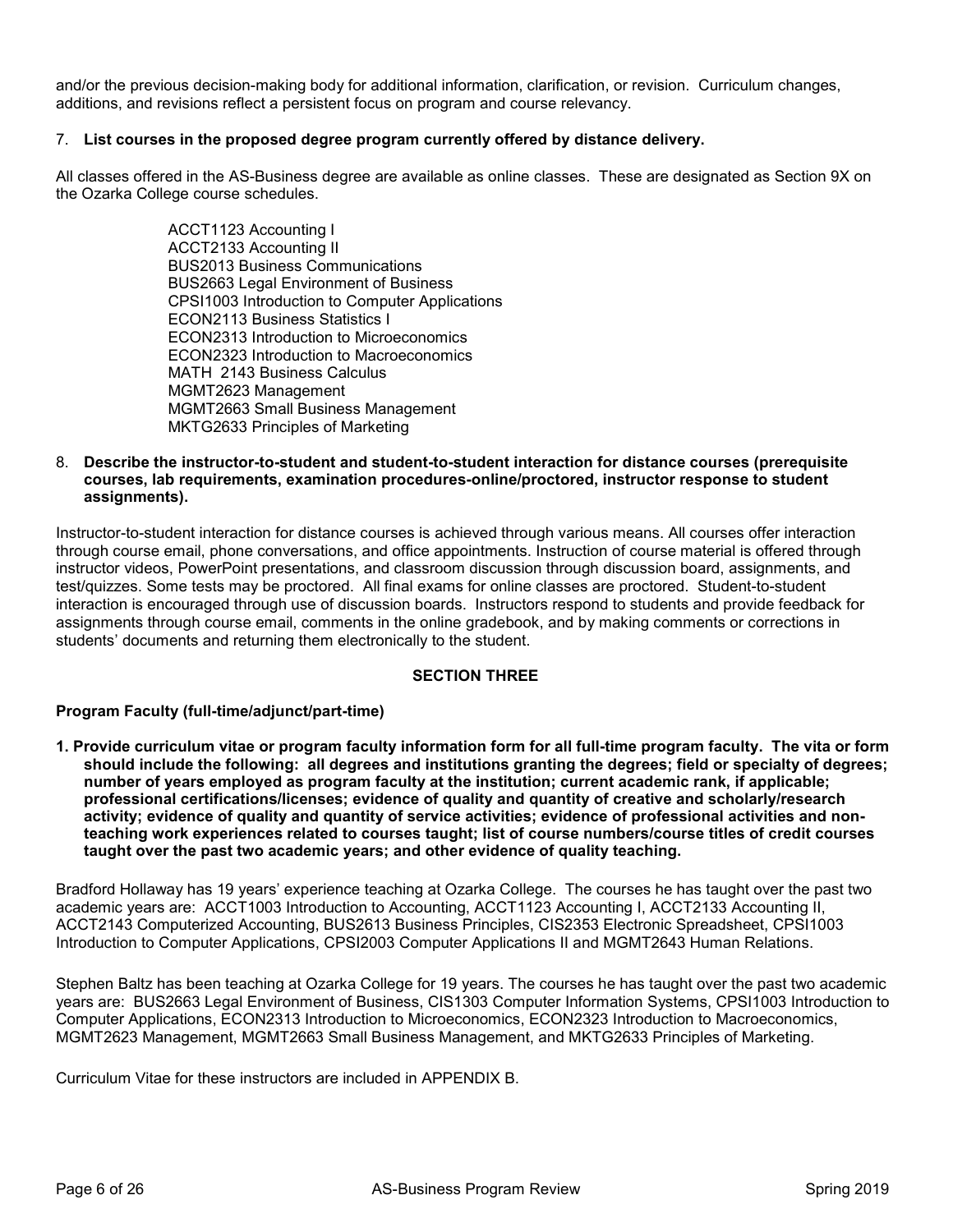#### **2. Indicate the academic credentials required for adjunct/part-time faculty teaching major/program courses.**

Academic credentials required for full-time faculty, as determined by the Higher Learning Commission's Guide on Qualified Faculty, in undergraduate programs require the instructor hold a degree at least one level above that of the program in which they are teaching.

The guide also states "Faculty teaching in higher education organizations should have completed a significant program of study in the discipline they teach and/or for which they will develop curricula, with substantial coursework at least one level above that of the courses being taught or developed. Further, it is assumed that the completion of a degree better prepares a person than an unstructured collection of credit courses."

Faculty appointments are made by the president, with recommendation of the Provost and Executive Vice President of Academic Affairs, to persons who can give substantial contributions of time, expertise, and participation in College programs.

Adjunct faculty appointments are not eligible for staff benefits and are executed on a semester by semester basis or other period for special purposes. All recommendations for appointment to the Ozarka College faculty must be supported by a file containing an application, appropriate material establishing expertise and qualifications, and valid transcript(s). These credentials are reviewed by the Provost and Executive Vice President of Learning prior to recommendation for employment.

#### **3. Describe the orientation and evaluation processes for faculty, including adjunct and part-time faculty.**

Orientation and evaluation processes for faculty are available on pages 19-21 in the Ozarka College Faculty Handbook, located on the Ozarka College website, Human Resources link at [http://www.ozarka.edu/hr/index.cfm.](http://www.ozarka.edu/hr/index.cfm)

Student evaluation of instruction is conducted on each faculty member, both full-time and adjunct, each semester of the academic year, using an online evaluation provided through the learning management system, Mozaki. This evaluation process provides a way of assessing the effectiveness of instruction and other areas of faculty performance at Ozarka College. The information gathered assists each instructor in the identification of areas of strength as well as opportunities for improvement.

Each faculty member, whether full-time, or adjunct can be observed in the classroom, via interactive video recorded class sessions, or online courses by the Provost and Executive Vice President of Academic Affairs, Division Chair, or designee at least once annually. The visit is unannounced and observed for at least thirty minutes.

#### **4. Provide average number of courses and number of credit hours taught for full-time program faculty for current academic year.**

Faculty loading for full-time instructors is a minimum of 15 credit hours per regular semester. Part-time faculty loading is available at a maximum of 9 credit hours per regular semester, with the exception of high-need and competency-based coursework requiring comprehensive instruction by an industry specialist.

#### **SECTION FOUR**

#### **Program Resources**

#### **1. Describe the institutional support available for faculty development in teaching, research, and service.**

The academic organizational structure is divided into three divisions: Allied Health, Applied Science and Technology, and Arts, Humanities, and Education. Each division has a Division Chair for faculty oversight and support. In addition, the Associate Vice President for academics oversees scheduling, instruction, and assessment to provide additional support for faculty.

Faculty also have full access to library holdings, databases and research, student services, academic support services, tutoring, advising, placement preparation, basic education assistance, information technology resources, helpdesk, and information training and assistance. Additionally, our satellite campuses employ campus directors to further assist faculty in facility's needs.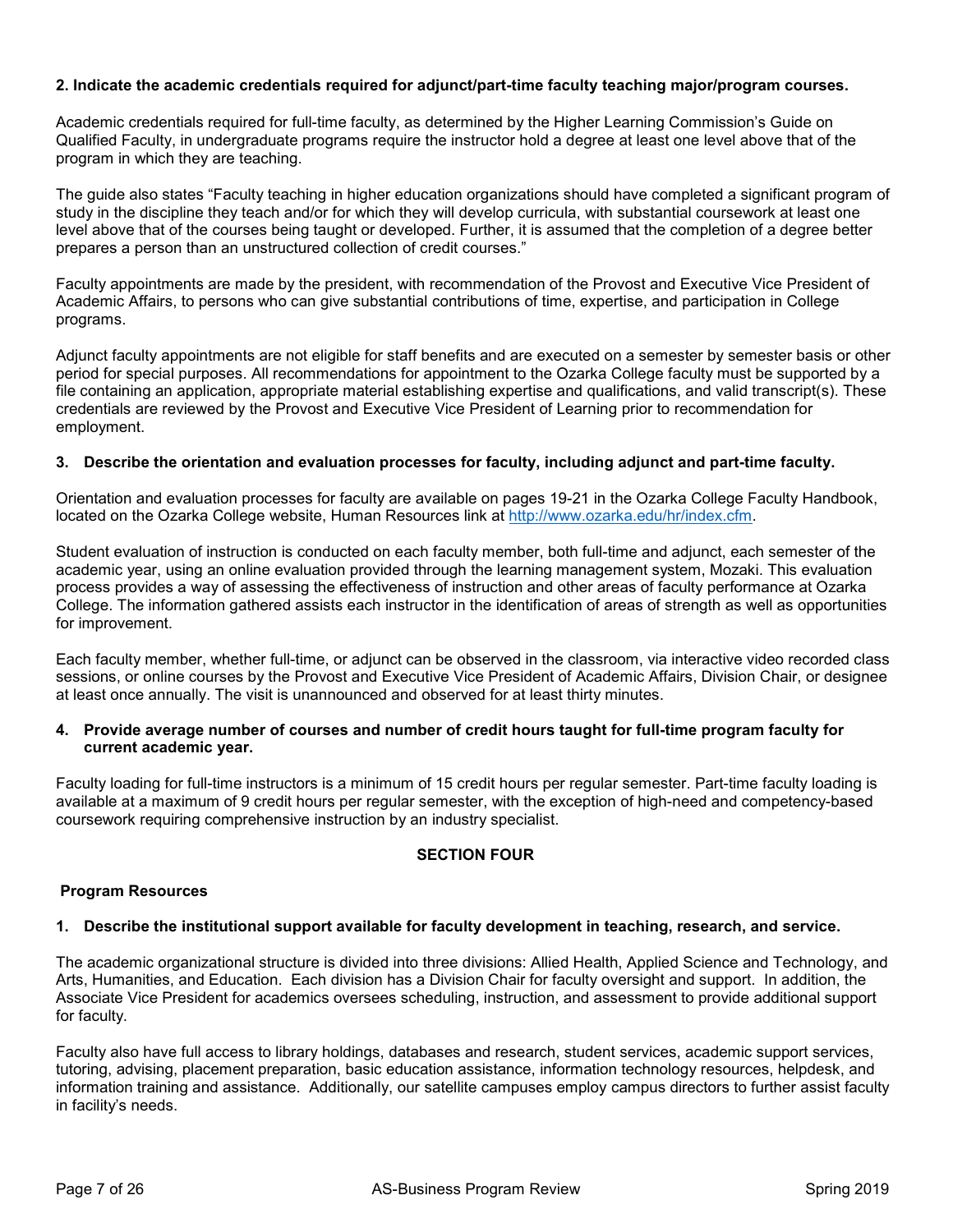#### **2. Describe the professional development of full-time program faculty over the past two years including the institutional financial support provided to faculty for the activities**.

Instructional support available for faculty development is multifaceted and provided in a variety of options including the following:

Bi-Annual Faculty In-service Bi-Annual Adjunct Faculty In-service Professional Development Webinars-viewable in Mozaki and directed by the Faculty Professional Development Committee Professional Development Seminars-offered by the Institutional Professional Development Committee Additional local, state-wide, regional and national conferences and symposiums as requested will be approved via the Division Chair and Provost as requested and approved, based on financial resource availability.

Most in-service meetings provided on the Ozarka College campus are recorded and viewable via YouTube.

In addition, Ozarka College maintains membership in Magna Publications online Professional Development, with various resources for faculty development.

#### **3. Provide the annual library budget for the program or describe how library resources are provided for the program.**

The program itself has no budget but faculty are able to make requests of the campus library for different materials and databases needed for instructor and student research.

#### **4. Describe the availability, adequacy, and accessibility of campus resources (research, library, instructional support, instructional technology, etc.).**

Library resources, program equipment, and program specific expenditures are budgeted through the Provost or the appropriate institutional sector (library, allied health, etc.). All instructional technology is requested and purchased through Information Systems. Comprehensive teaching technology is provided in all Ozarka College classrooms, with each room outfitted with a teacher station with a computer, projector, and sound for video playback. Instructors have full access to the MyOzarka learning management system, which also provides access to detailed information on students and advisees.

#### **5. Provide a list of program equipment purchases for the past three years.**

Over the past three years, no equipment was purchased specifically for the program but technology has been purchased for the entire college.

#### **SECTION FIVE**

#### **Instruction via Distance Technology**

This section should be completed if at least 50% of any program/major course is delivered electronically.

#### **1. Summarize institutional policies on the establishment, organization, funding, and management of distance courses/degrees.**

Ozarka College has been approved by the Higher Learning Commission to offer up to 100% of its total degree programs through distance education. The ADHE currently approves Ozarka College to provide nine degrees and eleven certificates through distance delivery; therefore, Ozarka College has demonstrated a track record of success in distance education.

#### **2. Summarize the policies and procedures to keep the technology infrastructure current.**

The college has invested in developing its own Learning Management System (LMS) platform (MyOzarka) which provides distance delivery capability to all online and hybrid coursework at Ozarka College.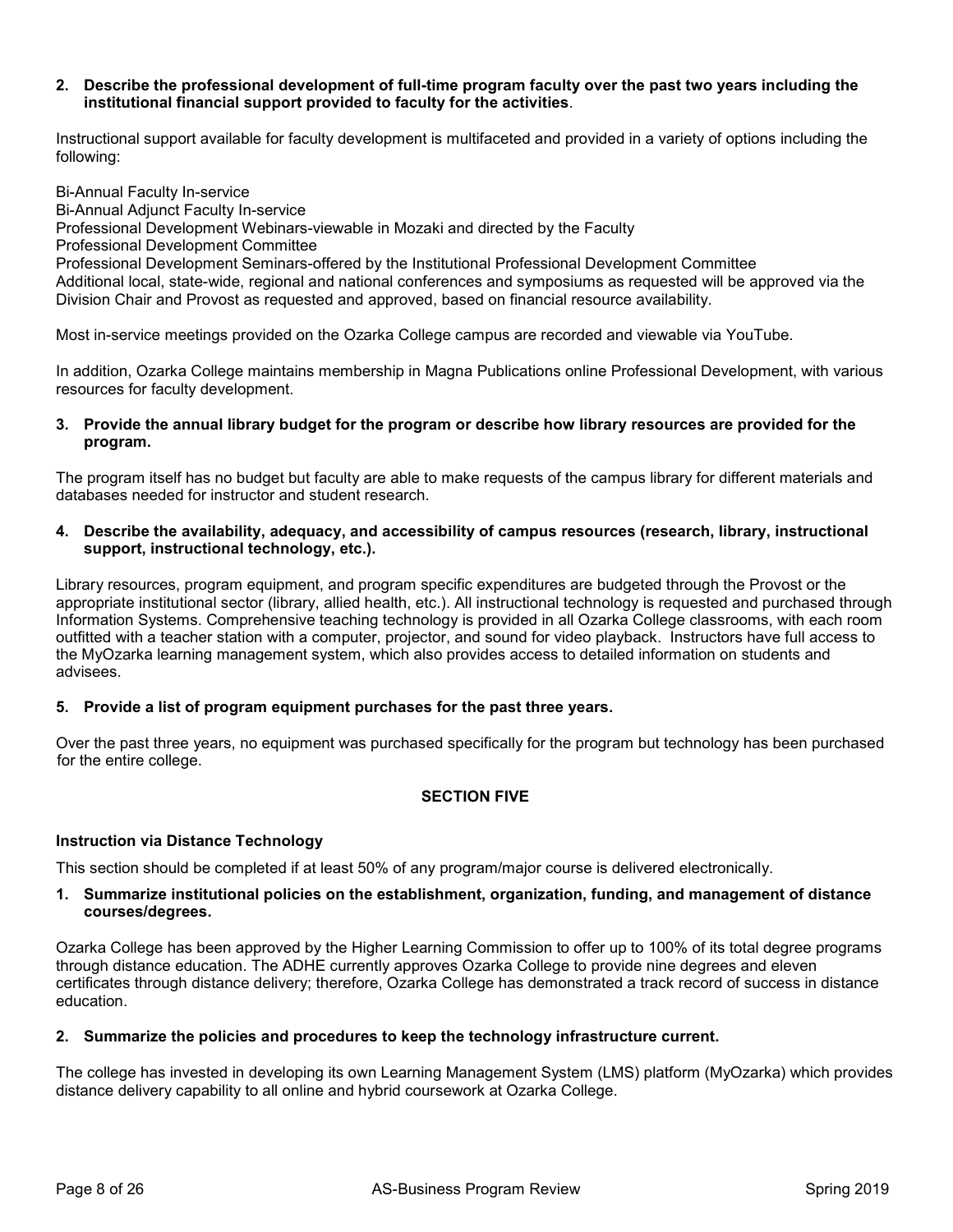The Information Systems department at Ozarka College provides all programming and information technology support for the LMS so that the college can respond to any learner or educator need. In addition, Ozarka College employs a full-time Director of Distance Learning to provide training for all faculty and students to properly use the LMS as well as to be successful in the distance education experience. The Director also serves as an in-house expert regarding the packaging (e.g. course shell, compressed video exchange, etc.) of distance delivered education. Because of the internal wealth of distance education expertise, Ozarka College does not out-source any of its LMS capabilities as well as technical support.

#### **3. Summarize the procedures that assure the security of personal information.**

Regarding protection of information and training, student and faculty learning exchanges are protected through the use of appropriate firewalls to the online infrastructure as well as through the use of mandatory username and password requirements for logging into the MyOzarka LMS. Staff and faculty are kept apprised of advancements in distance delivery education through specialized trainings to include:

(a) bi-annual in-service training, (b) special speaker seminars (i.e. presenters who are experts in the field of distance education), and (c) professional publications and webinars regarding best practices and advancements in distance education, which are paid for by the college through annual subscriptions.

#### **4. Describe the support services that will be provided to students enrolled in distance technology courses/programs by the institution and/or other entities:**

The college provides effective student and academic services to support students enrolled in distance education offerings. Examples of evidence of these services provided to students are:

Admissions program for distance education provides good web-based information to students about the nature of the online environment, and assists them in determining if they possess the skills important to success in distance learning.

Students in distance education programs have adequate access to student services, including financial aid, course registration, and career and placement counseling.

Students using distance learning have adequate access to learning resources, including library, information resources, laboratories, and equipment and tracking systems.

Students using distance education demonstrate proficiency in the use of electronic forms of learning resources.

Student complaint processes are clearly defined and can be used electronically.

Students can withdraw from courses electronically. Once the student submits their withdrawal request, the request will be routed electronically to the registrar, instructor, advisor, etc., for their approvals.

#### **5. Describe technology support services that will be provided to students enrolled in distance technology courses/programs by the institution and/or other entities.**

Students in distance education programs have ready access to tech support via a variety of methods. The staff is available Monday through Friday, 8:00 am to 4:30 pm to answer questions in person or via telephone in the administrative offices. In addition, students can ask us a question via email for free, any time. Their email address is helpdesk@ozarka.edu, or students can use their web-based "Contact Us" form.

#### **6. Describe the orientation for students enrolled in distance technology courses/programs.**

An online distance education orientation program is provided to all students. This walks students through the various aspects of the LMS, such as participating in discussions, meeting deadlines, and uploading assignments. It also informs them of the various means to get assistance if needed. The orientation is self-paced and usually takes no more than a few hours.

Support services are provided to students in formats appropriate to the delivery of the online learning program.

#### **7. Summarize the institutional policy for faculty course load and number of credit hours taught, compensation, and ownership of intellectual property.**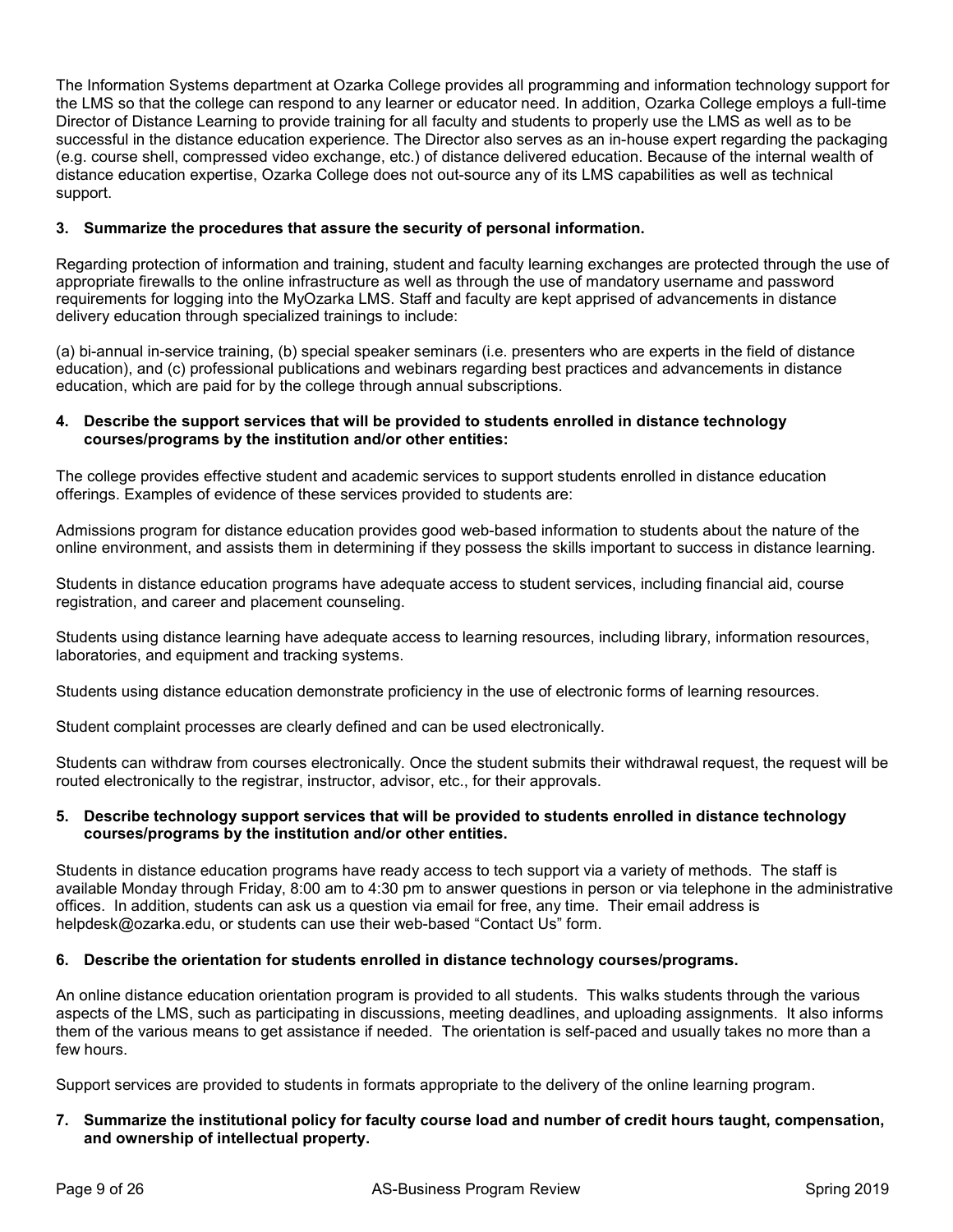Faculty loading for full-time distance education instructors is a minimum of 15 credit hours per regular semester. Part-time faculty loading for distance education is available at a maximum of 9 credit hours per regular semester. Payment for adjunct instructors is \$525 per credit hour. Overload for full-time faculty is available at Division Chair discretion and for additional compensation at the adjunct compensation rate. Ozarka College has full ownership of all intellectual property.

#### **SECTION SIX**

#### **Majors/Declared Students**

1. **State the number of undergraduate/graduate majors/declared students in each degree program under review for the past three years.** 

| <b>Associate of Science - Business</b>           |    |    |    |  |
|--------------------------------------------------|----|----|----|--|
| 2016-2017<br>2017-2018<br>2018-2019<br>2015-2016 |    |    |    |  |
| 33                                               | 35 | 36 | 30 |  |

#### 2. **Describe strategies to recruit, retain, and graduate students.**

Recruitment Strategies 2015-2020

#### High Schools-

**Approach**- The local area high schools are approached through the use of a program called "Project College Now". This program is an agreement between Ozarka College and the high schools giving us ability to visit multiple times throughout the semester and maintain more contact with these students. We offer the schools placement testing (Accuplacer) free of charge, early registration, help through the application process, and even some light advising is done during the many visits.

**Positives**- This program gives us contact that is necessary to influence students and their decisions. We are also able to make great connections with the counselors and administration. These important figures are then able to give us information on their students we would not have known without the constant contact. This program gives the students more time to trust the recruiter and the college.

**Challenges**- Changing our image in the students' mind is improving, but has always been seen as a last resort for most students. Students are beginning to see the advantages but this can be altered by starting with the students early and often.

**Potential**- Our high schools give us a constant flow of potential students and the close proximity we have to each school gives us a strong advantage in most cases.

#### Concurrent Enrollment-

**Approach**- Ozarka has developed a good establishment in most of our local schools for concurrent enrollment. We continuously approach our high school counselors to seek new ways to serve their students through new course offerings and delivery modalities. We present this opportunity to students as a way to get ahead and better their college experience as well as their high school.

**Positives**- Price is a key to this program and the ease of access we bring to the students. They are able to get ahead at a reasonable price. This also gives us one more connection to the students giving us more contact and more comfort between students and the college.

**Challenges**- Because it is such a good deal and it helps these students so much, we negatively impact Fall enrollment with us after they graduate. They are already so far ahead it makes more sense for them to continue at the 4-year institution. It also presents problems when instructors retire and new ones that are hired are not being required to have Masters degrees therefore we are not able to offer as many courses.

**Potential**- The potential possibly lies in the way we record these students. We are getting the top students in our concurrent enrollment and then may catch a few after graduations, but most go to the four-year institution. However, with more parents being cost-conscious of the rise of the financial burden of higher education, we are beginning to make more headway in convincing students to begin their college careers with us.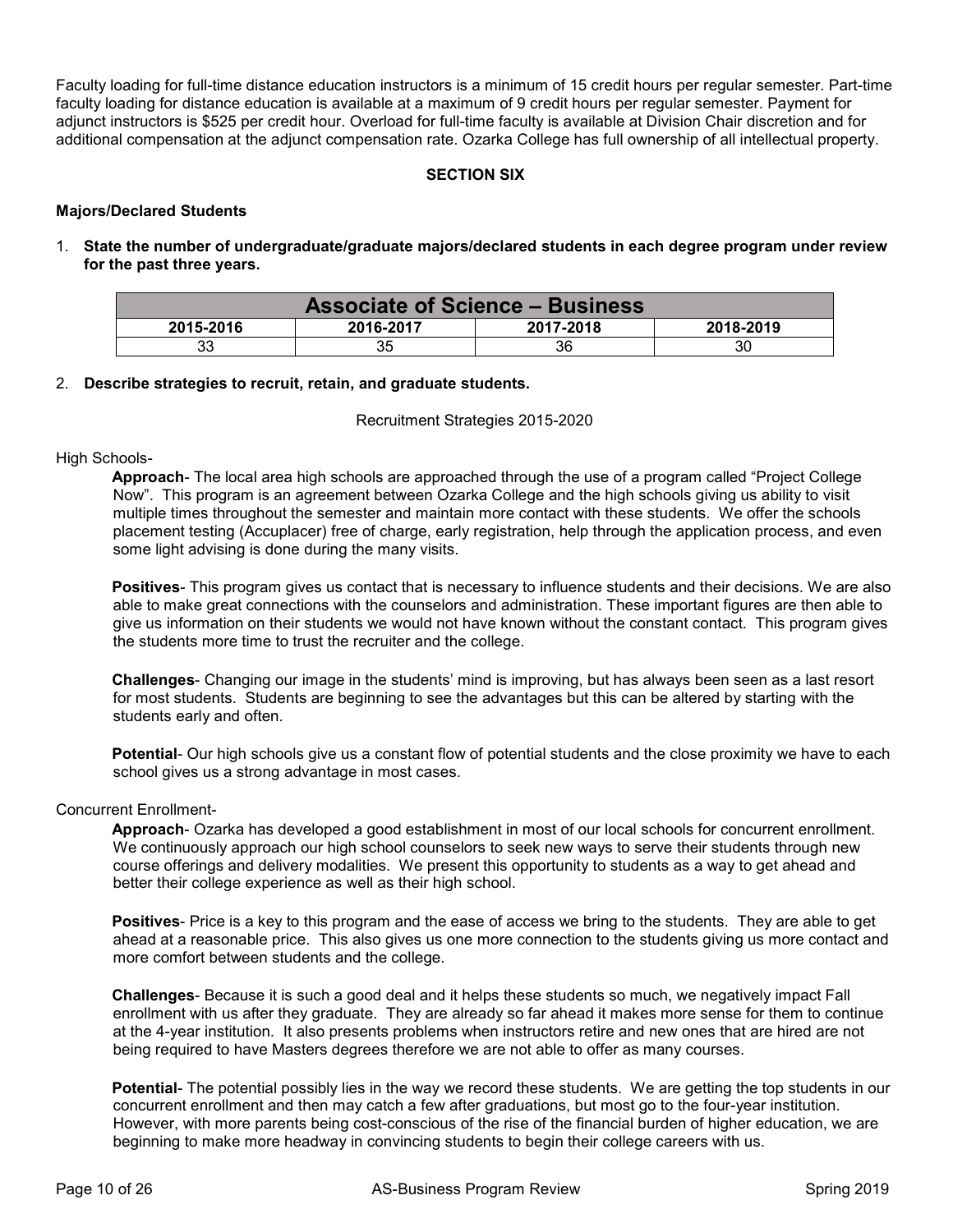#### College Fairs-

**Approach**- We use the college fairs as ways to reach those students we do not have contact with in the high schools. It does give us more contact with our local students, but it is intended to catch the others.

**Positives**- It allows us to showcase what we offer to students who may not know about us otherwise.

**Challenges**- There are restrictions on material to bring and you must stay at your table, no mingling. At some fairs, students are pushed through like products on an assembly line and there is not time to develop a good rapport with these students. This creates a very strong need for good print material to send student after the fair to entice them even more. Some students are just there to kill time.

**Potential**- There are a lot of students at these fairs at one time, which allows for ultimate visibility among the schools we are not able to visit. Having a proper set up, good print material, eye catching posters, and other advertising is what is going to improve our recruitment success at these fairs.

#### Community-

**Approach** – We intend to reach the community in as many ways as possible. We are attending community events such as fairs, parades, shows, and other events. We always have team members on hand that are ready to answer questions and provide written materials that provide more detailed information about Ozarka College.

**Positives**- We strive to participate in as many communities' functions as possible and this participation allows Ozarka College to be known and seen by the community. We are able to participate in many events allowing more people to see our involvement and our desire to help our community.

**Challenges**- The need for participation in many recruitment events puts stress on the college's recruiting department. The responsibility for the success or failure of these types of events falls back to the recruitment department. Not all people will communicate the same recruitment message at these events and potential prospects might be missed by the recruiting efforts.

**Potential**- With all the events, a solid, well organized recruitment strategy would be an effective way to ensure that all prospective students are getting the best Ozarka College has to offer. Each person's approach may differ slightly but the verbal and nonverbal messages should be the same.

#### Admissions Process Current and Future-

**Current**: The current admissions process is an effective process that has potential to be a great admissions process. Any prospective student remains at the prospect level until an application is filed. Once the application has been filed the prospect is moved to applicant status. At this point, the student has decided to possibly take a course or at least begin the process of enrollment if they decide to attend Ozarka College. We contact them with an email and a letter telling them their status and their next steps in the admission process. Students are then instructed to submit the following admissions documents: high school transcripts and previous college work (Official), acceptable photo ID (copy of driver's license), current immunization records, test scores (Accuplacer, ACT). Students can also schedule to meet with financial aid if they have not already. After required documentation is submitted, students are able to register with their assigned advisor. These new students are then ready to begin classes with New Student Orientation and a College Success course remaining on their checklist.

**Future**: Ozarka College's recruitment team will strive to obtain the most information from prospective students (interests, course of study, education goals, what degree level they wish to obtain, etc.) By gathering this information as soon as possible, we will be able to determine if Ozarka College will be able to meet the needs of prospective students. If so, we will now have a more detailed picture of our future students. With more individual student-specific information, the admissions department will be able to more effectively begin the admissions process for every student. Students will be instructed to submit the following admissions documents: high school transcripts and previous college work (Official), acceptable photo ID (copy of driver's license), current immunization records, test scores (Accuplacer, ACT). If the particular student needs financial aid, an appointment can be schedule to meet with financial aid expert. After required documentation is submitted, students are able to register with an advisor assigned to help them with their specific goals. These new students are then ready to begin classes with New Student Orientation and a College Success course remaining on their checklist.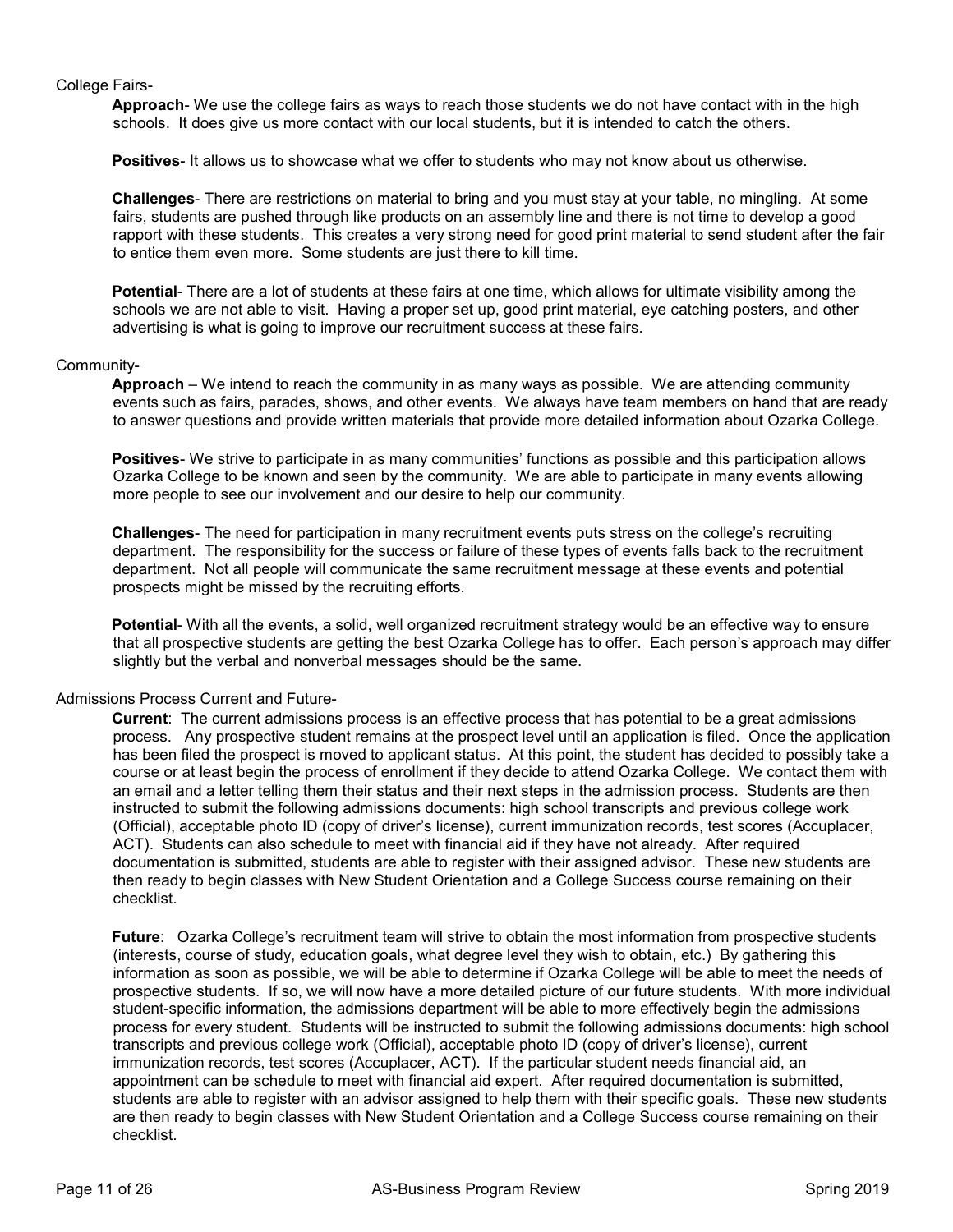#### 3. **Provide the number of program graduates over the past three years.**

There have been 36 graduates from the program during this three-year time frame (2015-2018).

#### **SECTION SEVEN**

#### **Program Assessment**

#### **1. Describe the program assessment process and provide outcomes data (standardized entrance/placement test results, exit test results, etc.).**

Faculty members use formative and summative assessment to determine whether learning is taking place in both program specific and general education coursework. Formative assessment, in the form of quizzes, tests and assignments, is utilized to immediately determine whether students have learned the material presented. Results of formative assessments assist the instructor in determining whether curriculum or learning activities need to be modified during a class session or before the next class meets. Results vary from semester to semester. Summative assessment is cumulative in nature and is utilized to determine whether students have met the course goals, competencies, or student learning outcomes at the end of a course or program.

#### 2. **Describe program/major exit or capstone requirements**.

Exiting the program consists of completion of the 60 credit hours with an overall GPA of 2.5 or higher. Students are advised that while earning a D in a course will meet graduation requirements, it may not transfer to the four-year institution of their choice. When the student enrolls in their final semester, they will complete an intent to graduate form online.

#### 3. **Provide information on how teaching is evaluated, the use of student evaluations, and how the results have affected the curriculum.**

Student course evaluations offer insight into teaching methodology and knowledge acquisition. Input is gathered from the evaluations and taken into consideration to constructively make the courses better for student learning and rigor maintained.

Students are surveyed about their opinions at several points in their college careers. Entering students, non-returning students, and alumni will all be contacted, as well as currently enrolled students. Areas which will be measured are satisfaction with procedures, policies, facilities, and instruction.

In addition, the college has a robust assessment procedure that thoroughly analyzes all coursework within each course. Instructors are required to link every assignment to the corresponding course outcome(s) and then assess the effectiveness of that assignment in meeting the course outcome. At the end of each semester, instructors assess student performance on all course outcomes and make modifications based on the assessment, student success rates, and student evaluations, to improve student learning.

#### 4. **Provide transfer information for major/declared students including the receiving institutions for transfer and programs of study.**

Coursework within the degree is transferrable to other institutions through the Arkansas College Transfer System (ACTS), as well as various 2+2 agreements with four-year institutions. These include: Arkansas State University, Arkansas Tech University, University of Central Arkansas, University of Arkansas, University of Arkansas Monticello, and the University of Arkansas Fort-Smith.

#### 5. **Provide information for program graduates continuing their education by entering graduate school or by performing volunteer service.**

N/A

6. **Provide aggregate results of student/alumni/employer satisfaction surveys.**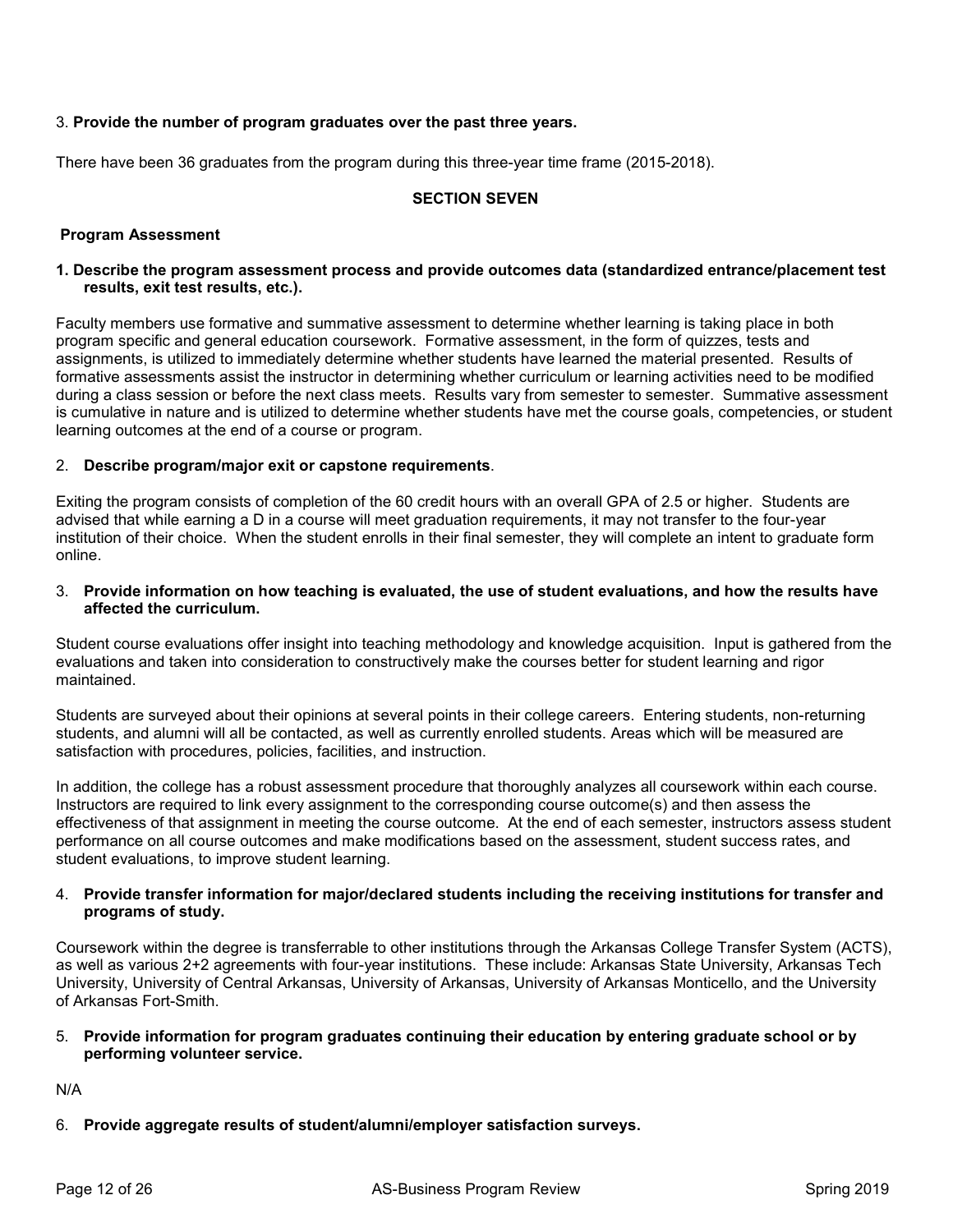- 7. **Describe how the program is aligned with the current job market needs of the state or local communities.**
- 8. **Provide job placement information for program graduates including the number of graduates placed in jobs related to the field of study.**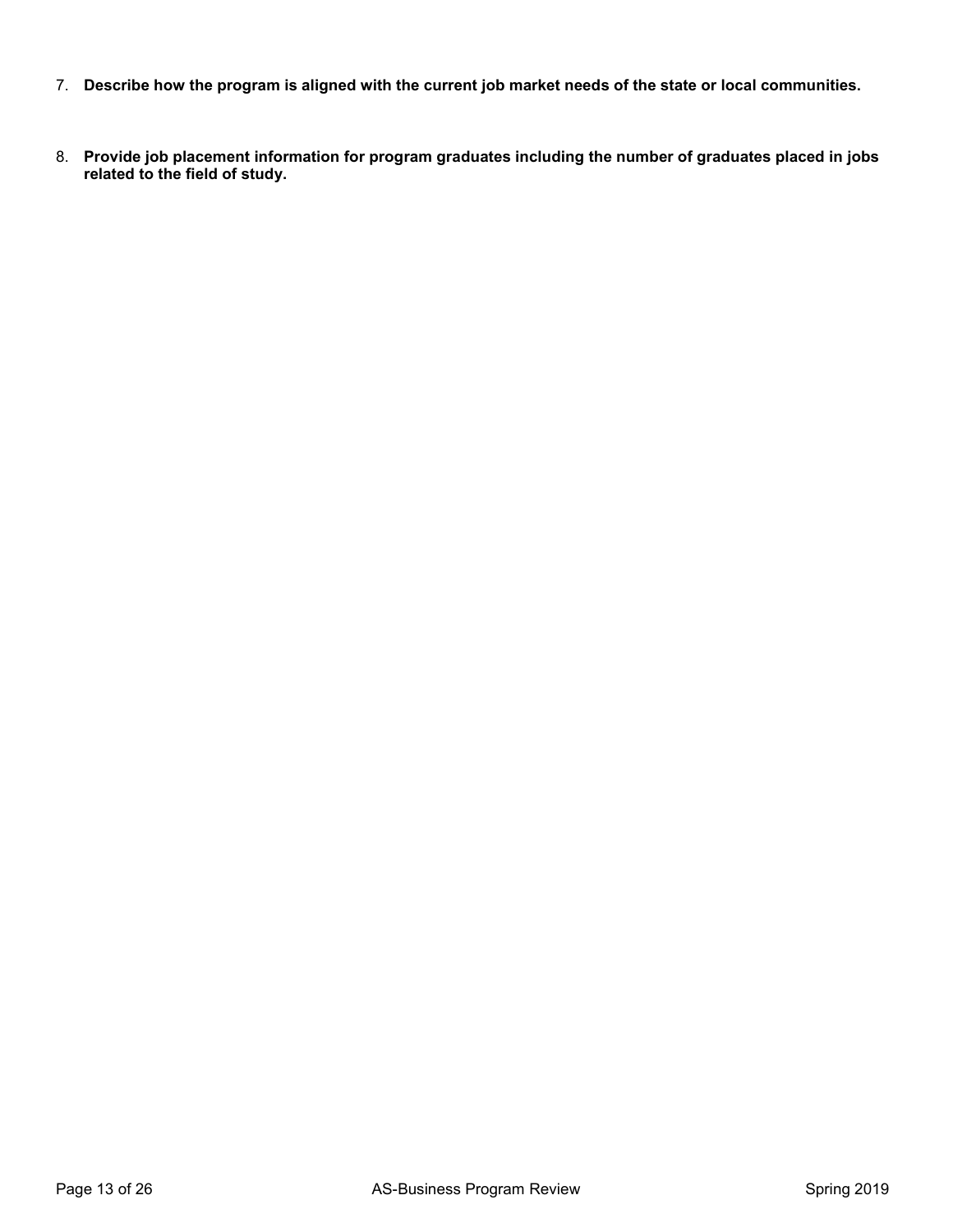#### **SECTION EIGHT**

#### **Program Effectiveness (strengths, opportunities)**

1. List the strengths of the program.

Program Strengths: The Associate of Science in Business is offered at a nominal cost to students at \$7,000 excluding supplies and books. Books and supplies are chosen to maximize resource accessibility while minimizing cost to student.

An Advising Protocol has been developed to provide needed information in detail for every student pursuing this program of study. Instructors are readily available to students which provides for active learning opportunities.

The program is offered all year, as well as some courses offered each summer session.

Because this program is offered through distance learning, it is available to those who are currently working full-time jobs. This allows them to continue working while at the same time they can earn a degree or certificate.

#### 2. **List the areas of the program most in need of improvement.**

There have been no areas at this time that have been earmarked for improvement. With the changes to the advising and program audit systems, students are kept on track to complete the program in the most appropriate timeframe.

#### 3. **List program improvements accomplished over the past two years.**

Audits of degrees have been included for advisor and student access so that students know what course areas are complete and what is yet to be completed. This also helps the advisor to guide students into taking courses that are required on the degree plan and not take courses in sections that are already complete.

Advising notes allow other advisors to see what has been done with the student to ensure completion in a timely fashion and guidance should the students regular advisor be out.

4. **Describe planned program improvements, including a timetable and the estimated costs. Identify program improvement priorities.** 

No current improvements are planned to be made to this program.

#### **SECTION NINE**

#### **Institutional Review Team**

List the names/departments of the self-study committee chair and committee members.

Jeremy Nicholson, Division Chair of Arts, Humanities, and Education (General Education) Bradford Hollaway, Business Technology Instructor Stephen Baltz, Business Technology Instructor

Institutional Review Team

Michael Orf, Assistant Dean of Academic Affairs, Missouri State University – West Plains Cathy Boys, Division Chair of Applied Science Technology, Business and Public Service, Missouri State University – West Plains

Internal Self-Study Team: Bradford Hollaway, Stephen Baltz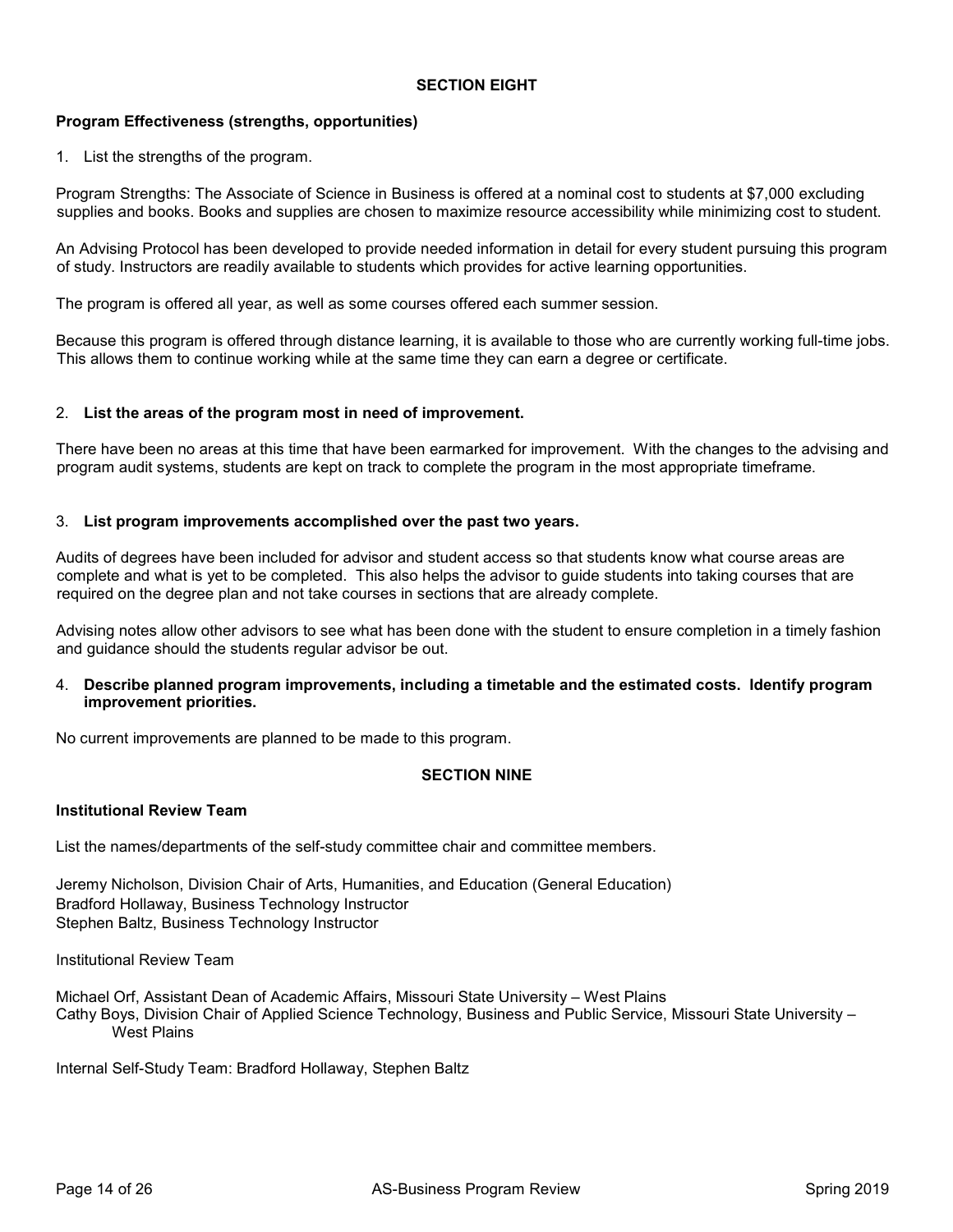## Appendix A

### Instructor Curriculum Vitae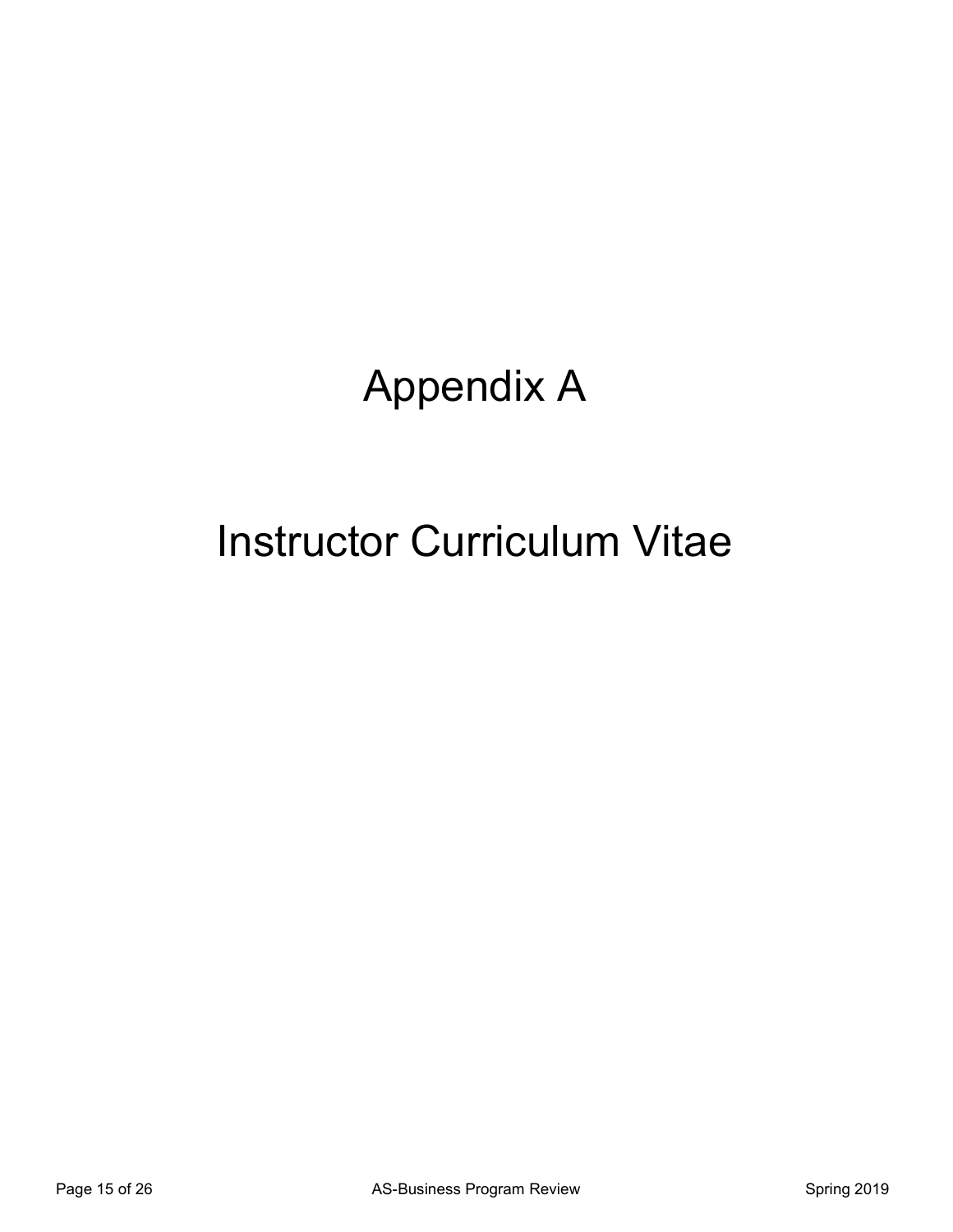#### **BRADFORD HOLLAWAY**

54 College Drive, Melbourne, AR 72556 | (870) 368-2082 | bhollaway@ozarka.edu

| <b>EDUCATION</b>                                                                                     |               |
|------------------------------------------------------------------------------------------------------|---------------|
| Arkansas College (now Lyon College), Batesville, AR<br><b>BS in Business Management</b>              | 1991          |
| University of Central Arkansas, Conway, AR<br><b>MBA in Business Administration</b>                  | 1995          |
| Arkansas State University, Jonesboro, AR<br><b>MAcc in Accounting</b>                                | December 2019 |
| <b>TEACHING EXPERIENCE</b><br>Ozarka College, Melbourne, AR<br><b>Business Technology Instructor</b> | 1999-present  |
| <b>RELATED EXPERIENCE</b>                                                                            |               |
| Wendy's Restaurant, Conway, AR<br>Assistant Manager                                                  | 1997-1999     |
| Delta Express Truck Stop, Conway, AR<br>Assistant Manager                                            | 1995 - 1997   |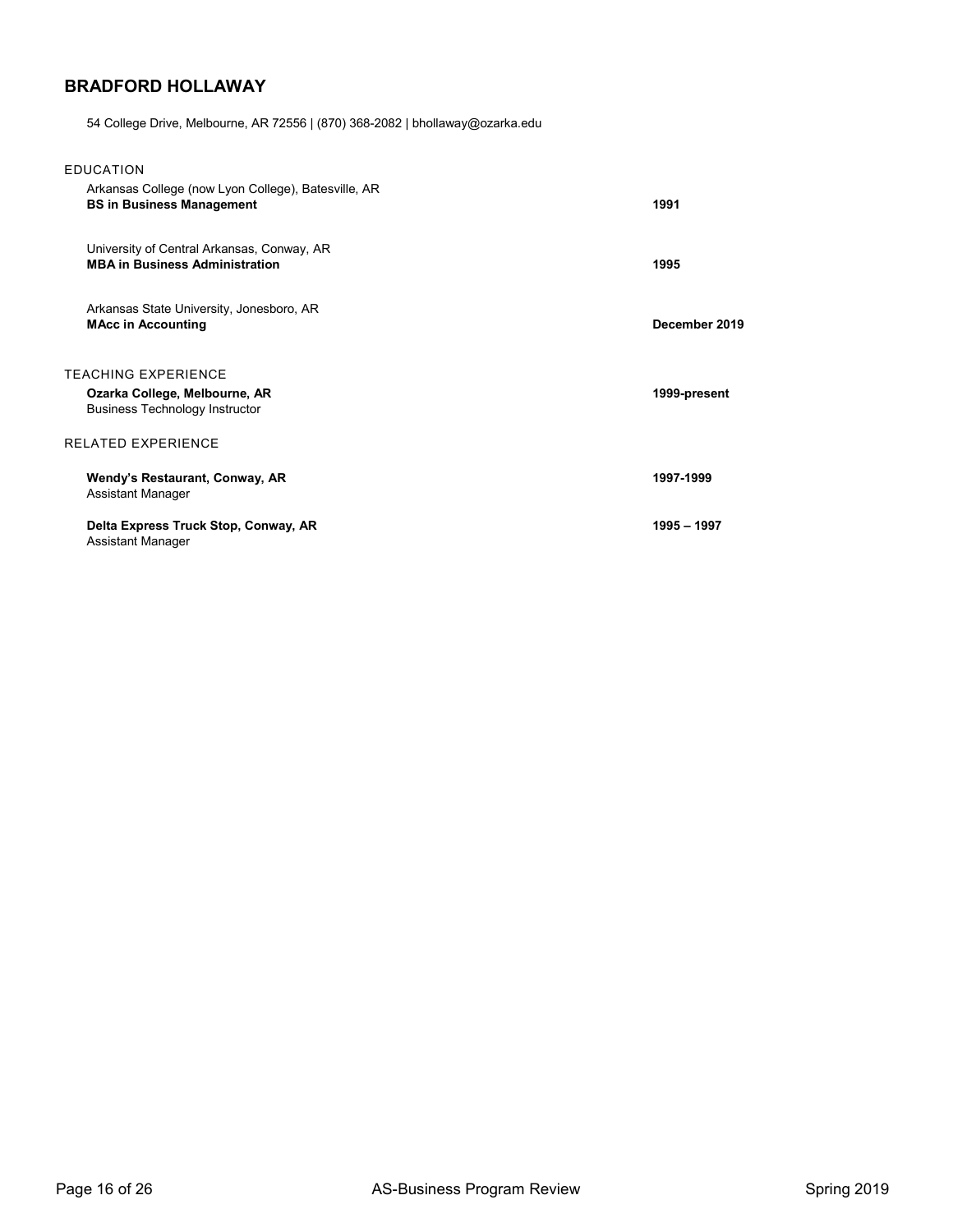### **STEPHEN BALTZ**

402 Stone Avenue, Mountain View, AR 72560 | (870) 269-5600 | sbaltz@ozarka.edu

| <b>EDUCATION</b> |
|------------------|
|------------------|

| Arkansas State University, Jonesboro, AR<br><b>BS in Business Management</b>                   | 1991         |
|------------------------------------------------------------------------------------------------|--------------|
| Arkansas State University, Jonesboro, AR<br><b>MBA in Business Administration</b>              | 1993         |
| Arkansas State University, Jonesboro, AR<br><b>EdS in Community College Teaching</b>           | 1994         |
| TEACHING EXPERIENCE                                                                            |              |
| Ozarka College, Melbourne, AR<br><b>Business Technology Instructor</b>                         | 1999-present |
| Ozarka College, Melbourne, AR<br>Adjunct Business Technology Instructor                        | 1997-1999    |
| University of Arkansas Community College, Batesville, AR<br><b>Adjunct Business Instructor</b> | 1995         |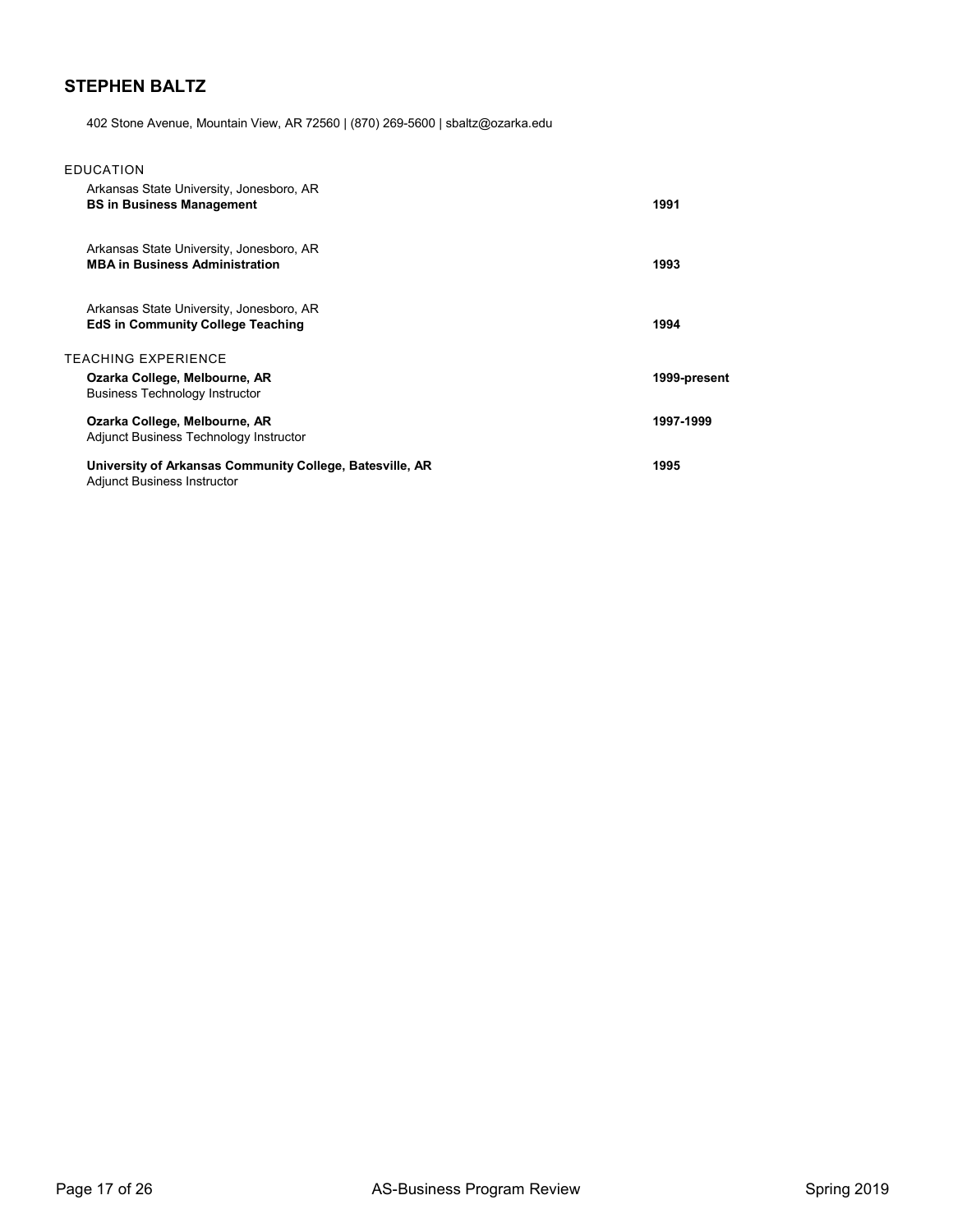

### **Academic Program Review External Reviewer**

**Cathy Proffitt Boys Associate Professor of Computing and Engineering Division Chair of Business, Applied Technology and Public Service Missouri State University-West Plains**

**Ozark College Business Department**

**Associate of Science in Business**

**June 24, 2020**

 $\int_0^\infty$ **External Reviewer's Signature**

The report prepared by the External Reviewers will be used by the Arkansas Department of Higher Education (ADHE) to verify the student demand and employer need for the program, the appropriateness of the curriculum,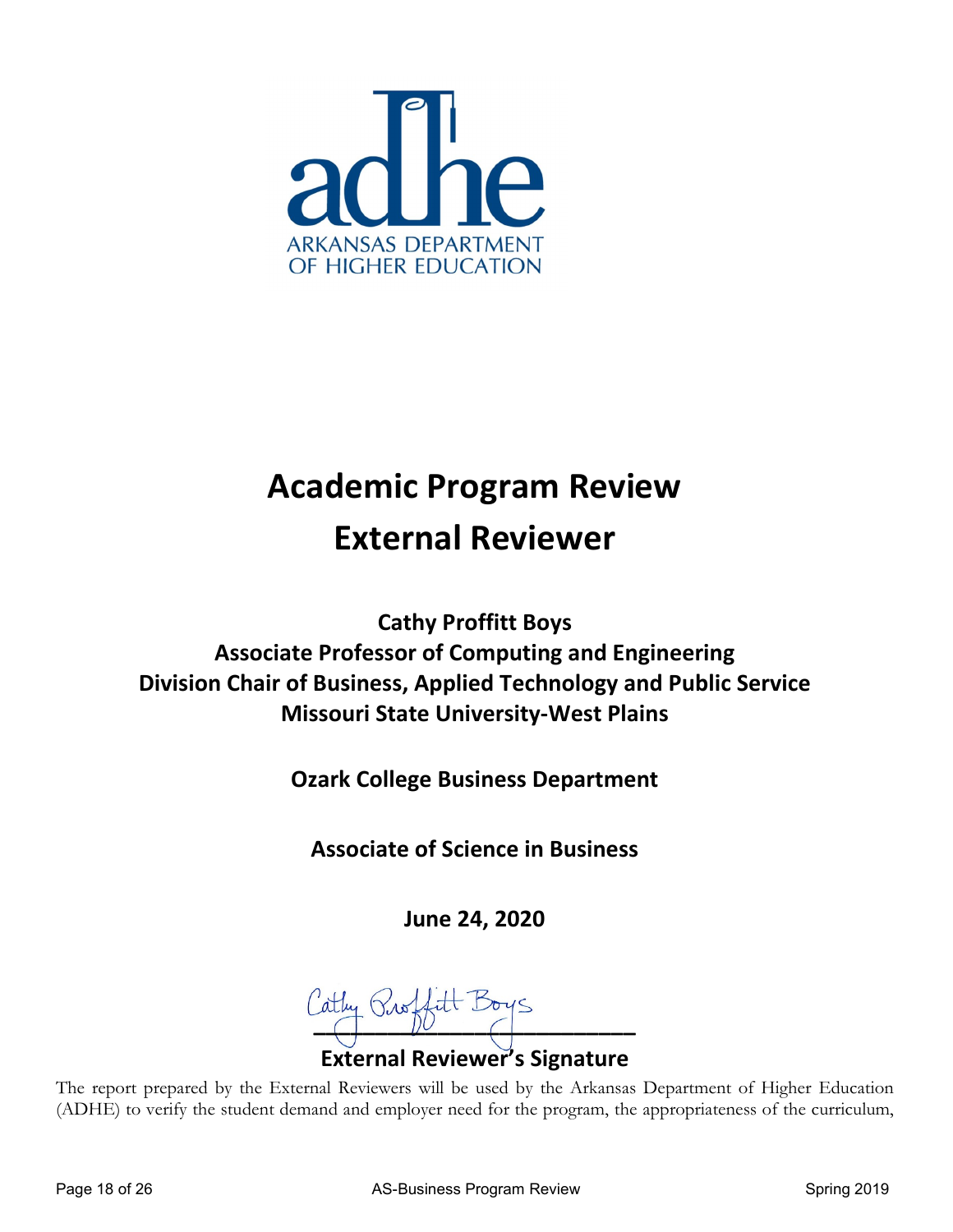and the adequacy of program resources. The report should not include a recommendation to ADHE on program continuation or program deletion.

The External Reviewers written report must include a summary of each area examined and should provide examples that document the conclusions. The questions below should be used by the reviewers as a guide in preparing the summary for each area. Responses to the questions should not be simply "yes or no".

- I. Review of Program Goals, Objectives and Activities
	- A. Are the intended educational (learning) goals for the program appropriate and assessed?

The intended educational goals for the program are appropriate and assessed. The Associate of Science (AS) in Business degree follows the Arkansas Higher Education Coordinating Board (AHECB) state-approved curriculum. The program goals and objectives are to provide students with marketable knowledge and skills needed in a business environment, for ultimate transfer to a four-year university. The identified business knowledge and skills are appropriate for a business student, either entering the workforce or transferring to a four-year business degree program. Ozarka's assessment process is provided in the Faculty Handbook. Faculty are required to complete course assessment for every course, every semester. Program directors are required to complete program assessment reports annually. The assessment process is appropriate and consistent with similar institutions.

B. How are the faculty and students accomplishing the program's goals and objectives?

The faculty and students at Ozarka College are accomplishing the program's goals and objectives by following the state-approved curriculum. Individual course objectives, as provided by syllabi, indicates students who successfully complete these courses have gained marketable knowledge and skills needed for a business occupation and for transfer to a four-year program. Ozarka maintains 2+2 agreements with six four-year institutions, which helps fulfill the requirements for a transfer degree.

C. How is the program meeting market/industry demands and/or preparing students for advanced study?

The program is meeting market/industry demands and preparing students for advanced study. Based on the published information cited in the self-study and other sources, demand for occupations requiring a bachelor's degree will increase through 2026. As a transfer degree, the AS in Business will help students qualify for these jobs. Also, as indicated by the self-study, this degree will provide students with skills that are in high demand. Knowledge and skills in these areas will prepare students for business careers and transfer to a bachelor's degree program in business.

D. Is there sufficient student demand for the program?

There is sufficient student demand for this program. The declared majors range between 30 and 36 students.

E. Do course enrollments and program graduation/completion rates justify the required resources?

The number of students and graduates are sufficient to justify the resources devoted to this program and the program. The two full-time faculty are the major resources required for this program, as no equipment or other resources were indicated in the self-study. The number of declared AS-Business majors for the past four years ranges between 30-36 students and 36 students have completed this program for the threeyear time frame for this review.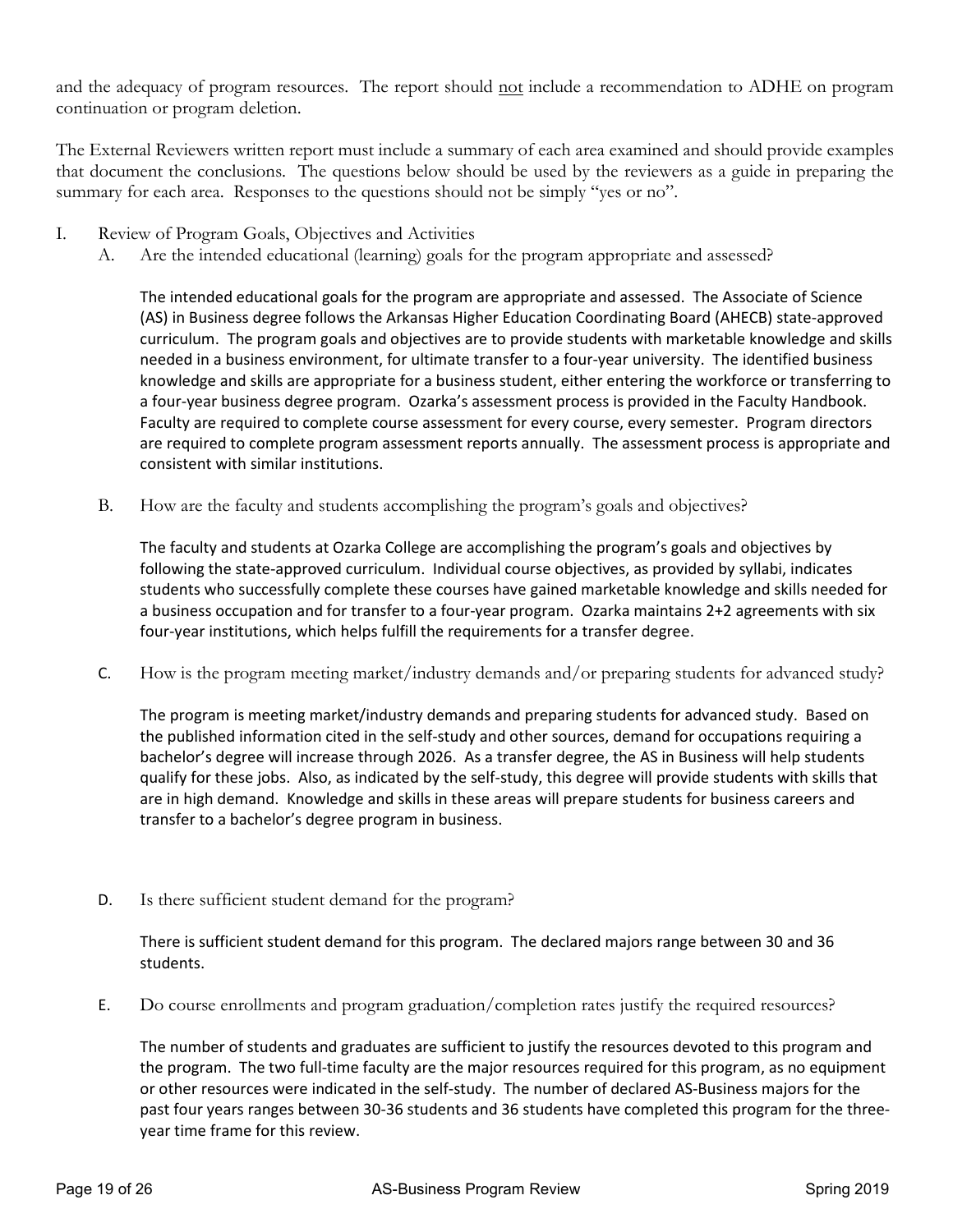- II. Review of Program Curriculum
	- A. Is the program curriculum appropriate to meet current and future market/industry needs and/or to prepare students for advanced study?

The business-related courses are appropriate and consistent with other two-year business degrees. The AS in Business degree includes 35 credit hours of general education courses and 27 credit hours of businessrelated courses. The general education courses satisfy most bachelor's degree requirements and supports interdisciplinary study and initiatives. Many of the business-related courses may also be used in other degrees and certificates. This provides students with multiple degree, transfer and career opportunities. The required courses are offered on a regular schedule to ensure students' timely progress through the program.

B. Are institutional policies and procedures appropriate to keep the program curriculum current to meet industry standards?

The institutional policies and procedures are appropriate to keep the program curriculum current to meet industry standards. Ozarka College is accredited by the Higher Learning Commission. The AS in Business degree follows the Arkansas Higher Education Coordinating Board (AHECB) state-approved curriculum. The curriculum development and approval processes are appropriate and involves many stakeholders in the process.

C. Are program exit requirements appropriate?

There are no required exit exams or capstone experiences for the AS in Business. Students are must complete the required 60 credit hours for the program with an overall GPA of 2.5 or higher. For a program of this type, these exit requirements are appropriate.

D. Does the program contain evidence of good breath/focus and currency, including consistency with good practice?

The AS in Business degree follows the AHECB state-approved curriculum and is part of 2+2 agreements with six four-year institutions. The program covers many of the skills noted by published industry reports. The courses included in this program are appropriate and consistent with similar programs at other institutions. This provides evidence of consistency with good practice, as well as good breath, focus and currency.

E. Are students introduced to experiences within the workplace and introduced to professionals in the field?

The self-study and course syllabi do not reference workplace experiences or interaction with business professionals.

F. Does the program promote and support interdisciplinary initiatives?

More than half of the courses in this degree are general education courses, from outside the department and division. This would enhance opportunities for interdisciplinary initiatives although specific initiatives are not mentioned in the self-study.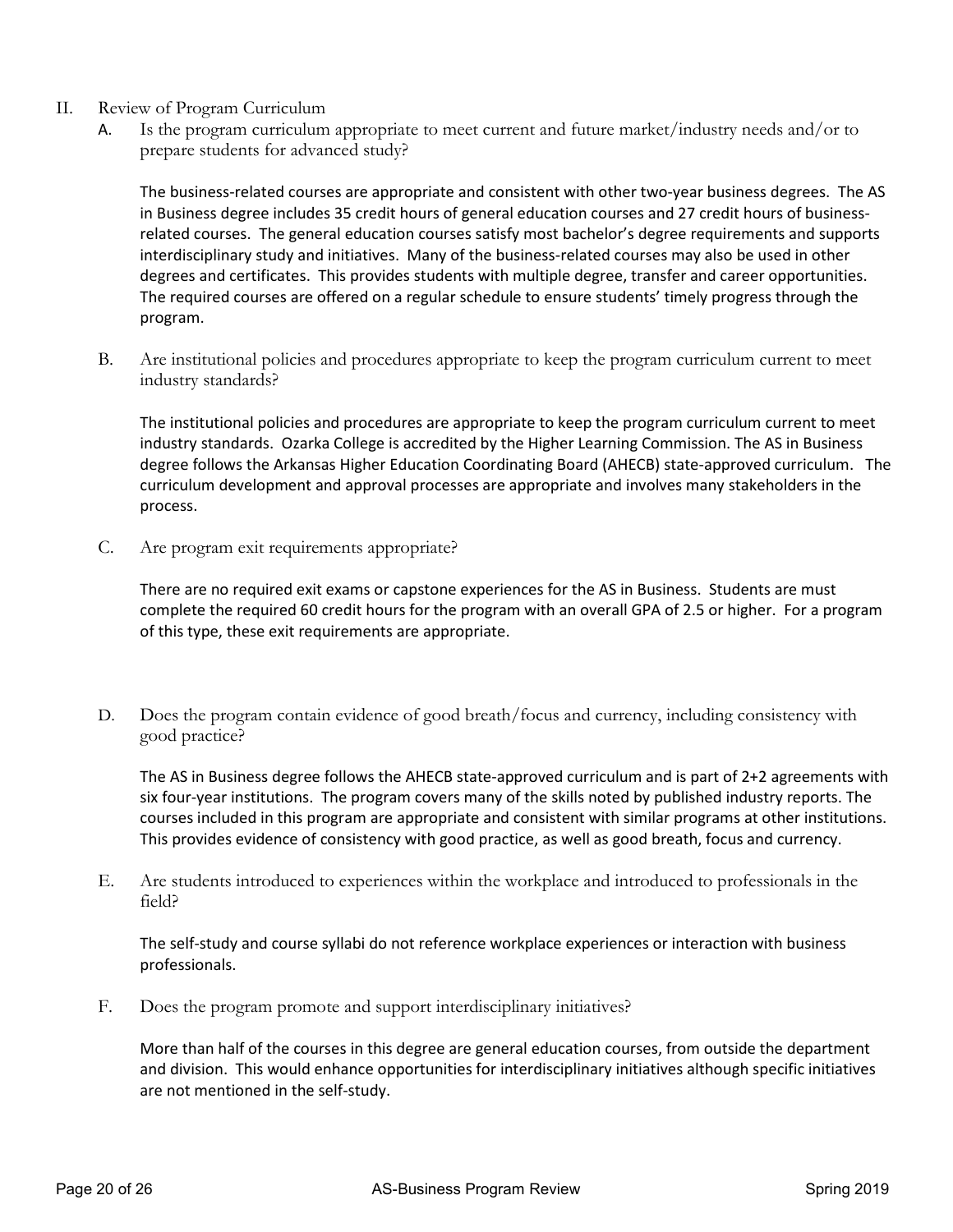G. Does the program provide respect and understanding for cultural diversity as evidenced in the curriculum, in program activities, in assignment of program responsibly and duties; in honors, awards and scholarship recognition; in recruitment?

All business course syllabi include the Ozarka College Diversity Statement. The self-study and course syllabi do not provide details about how cultural diversity is incorporated into courses or the program.

- III. Review of Academic Support
	- A. Does the program provide appropriate quality and quantity of academic advising and mentoring of students?

The faculty, institution and student advising responsibilities are provided in the Faculty Handbook and are appropriate. An advising protocol has been developed to provide detailed student information. The advising and program audit systems provide degree audits and include advising notes, all of which assist advisors and students to ensure progression and timely completion of the business degree.

B. Does the program provide for retention of qualified students from term to term and support student progress toward and achievement of graduation?

While specific retention information is not available for review, the policies, procedures and systems to provide for student retention and graduation are consistent with similar institutions.

#### IV. Review of Program Faculty

A. Do program faculty have appropriate academic credentials and/or professional licensure/certification?

Program faculty have appropriate academic credentials. Ozark College follows the Higher Learning Commission (HLC) requirements for academic credentials. Mr. Stephen Baltz has a BS in Business Management, an MBA in Business Administration, and an EdS in Community College Teaching. Mr. Bradford Hollaway as a BS in Business Management, and MBA, and a MAcc in Accounting. Both have 19 years teaching experience at Ozarka College and are teaching courses in which they are academically qualified.

B. Are the faculty orientation and faculty evaluation processes appropriate?

Faculty evaluation processes are appropriate. Student evaluations are completed each semester for each course, for both full-time and adjunct faculty, using an online evaluation tool. Classroom evaluations conducted at least annually. Full-time and adjunct faculty also have annual professional reviews conducted by the academic administration, as specified in the Faculty Handbook. No information was available about faculty orientation.

C. Is the faculty workload in keeping with best practices?

Full-time faculty are required to teach a minimum of 15 credit hours per semester. Adjunct faculty may teach a maximum of nine credit hours per semester. Both are consistent with best practices at similar institutions.

#### V. Review of Program Resources

A. Is there an appropriate level of institutional support for program operation?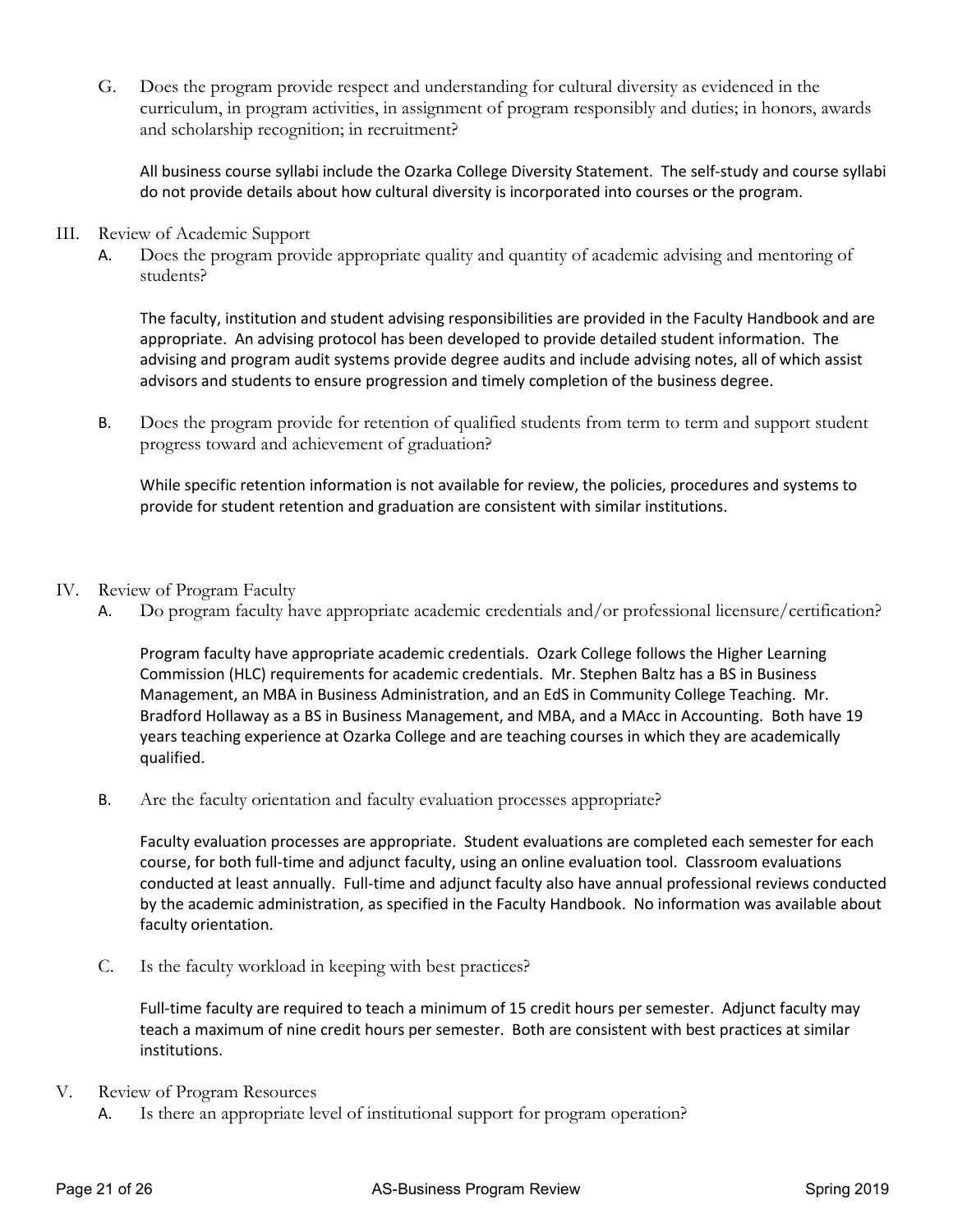The three academic divisions each have a Division Chair that provides support and oversight. Additional faculty support is provided by the Associate Vice President for Academics, for scheduling, instruction and assessment. This organizational support is appropriate and consistent with similar institutions.

B. Are faculty, library, professional development and other program resources sufficient?

The faculty, library, professional development and other program resources are appropriate. Ozarka faculty have access to numerous resources typically found in other colleges. Access to the library, databases, information technology resources, information training and assistance are available to faculty. Faculty may request materials and database access through the library. Student support include these plus tutoring, advising, placement preparation, education assistance, and help desk.

Faculty have several professional development opportunities, including regularly scheduled faculty inservice training, professional development webinars and seminars. Faculty may also request funds to participate in conferences and symposiums, held at the state, region, or national level.

- VI. Review of Program Effectiveness
	- A. Indicate areas of program strength.

The AS in Business have several areas of strength. The business program full-time faculty are well qualified. Core business courses are scheduled at least one semester per year and are also available online, which allows students to complete their degree in a timely manner. Courses included in the AS in Business program will prepare students for careers in the business field. The 2+2 agreements with six four-year institutions allows for ease of transfer to bachelor's degree programs. The support systems needed to help students be successful are in place. The program is affordable.

B. Indicate the program areas in need of improvement within the next 12 months; and over the next 2-5 years.

Active involvement by business and industry experts, through advisory boards, internships, tours, guest speakers, job placement, and mentors, is beneficial to students in programs like the AS in Business. If these are not in place, taking steps to include business and industry partners in this program is recommended.

Specific data regarding job placement of graduates and student success in transfer programs, and student/alumni/employer satisfaction surveys was not available at the time of the review. If these are not in place, developing methods for data collection and reporting is recommended to assist in decision making.

C. Indicate areas for program development based on market/industry demands that have not been identified by the institution.

There are no additional areas for program development that should be addressed at this time.

- VII. Review of Instruction by Distance Technology (if program courses offered by distance)
	- A. Are the program distance technology courses offered/delivered in accordance with best practices?

All courses in the AS in Business are available to students through online delivery. Online instruction is offered to students through a variety of methods, including videos, PowerPoint presentations, and online discussions. Student assessment is conducted by tests, quizzes, and assignments. Feedback to students is done by email, LMS gradebook and electronic comments on documents. Student-faculty interaction is conducted by email, phone and appointments. Online and hybrid courses use all methods are consistent with best practices and appropriate.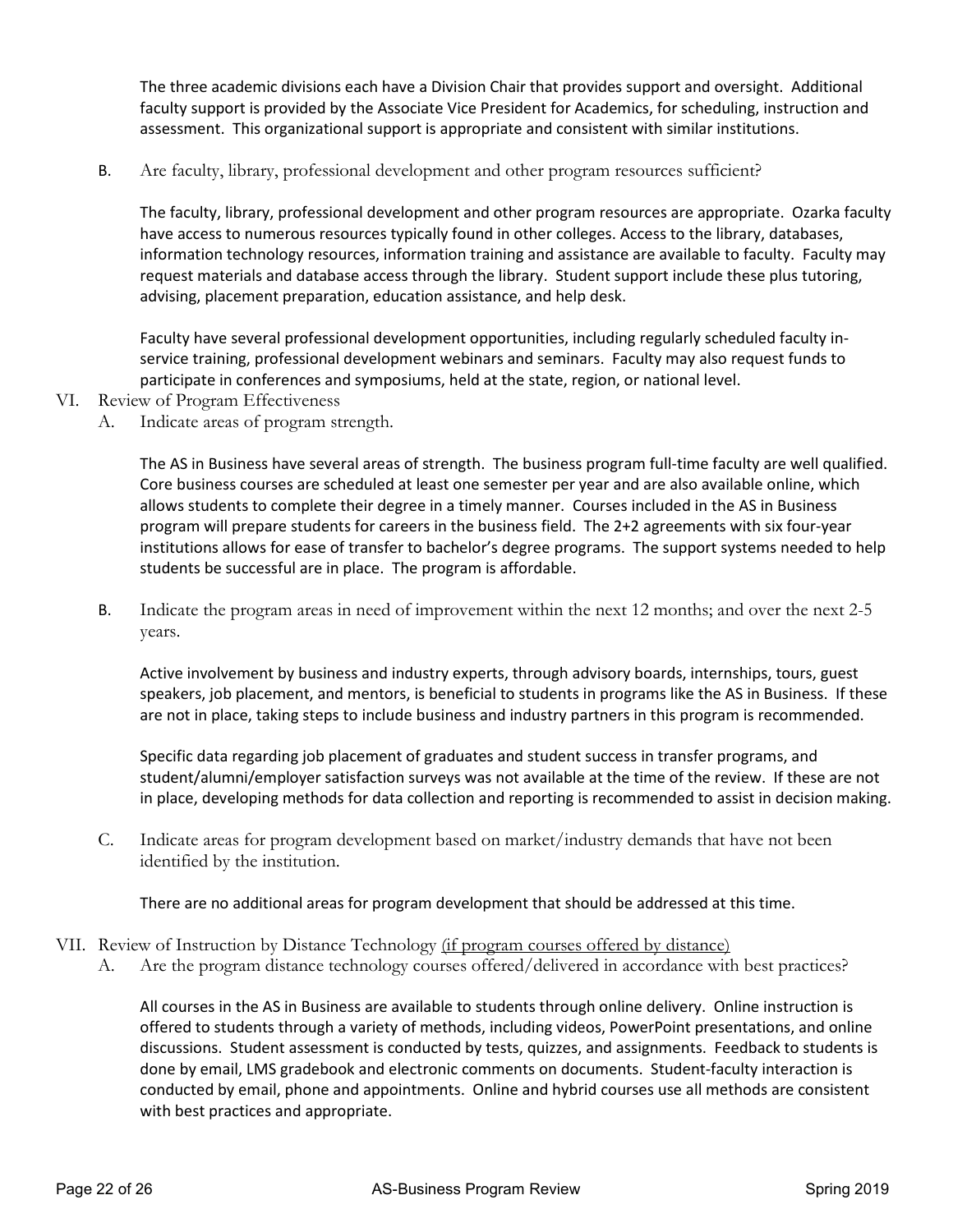B. Does the institution have appropriate procedures in place to assure the security of personal information?

The institution has appropriate procedures in place to assure the security of personal information. The Faculty Handbook includes FERPA requirements and outlines Ozarka College's procedure to protect students' personal information. Technological solutions, such as firewalls and username/password procedures are also used. Faculty and staff also receive regular distance education training.

C. Are technology support services appropriate for students enrolled in and faculty teaching courses/programs utilizing technology?

The technology support services are appropriate for faculty and students in courses and programs using technology. Students in distance education programs have access to learning resources, student services, technology support services, etc. Students complete an online distance education orientation program and receive assistance in determining whether they have the skills to be successful in an online program. Ozarka College has full-time Director of Distance Learning who provides training and support for the distance learning program.

D. Are policies for student/faculty ratio, and faculty course load in accordance with best practices?

Full-time distance education faculty teach a minimum of 15 credit hours per semester. Part-time faculty may teach a maximum of nine credit hours per semester. Overload for full-time faculty is available with Division Chair approval. This is accordance with best practices at similar institutions.

E. Are policies on intellectual property in accordance with best practices?

Ozarka has full ownership of all intellectual property. While intellectual property policies vary from institution to institution, this is similar to policies at other institutions.

- VIII. Review of Program Research and Service
	- A. Are the intended research and creative outcomes for each program appropriate, assessed and results utilized?

Course assessment is completed by faculty for each course using formative and summative assessment tools. Faculty use formative assessments, such as quizzes, exams and assignments, to make immediate changes to the course curriculum and activities. Summative tools determine whether students have met course and program goals and objectives. While specific data was not available, these processes are appropriate and consistent with best practices at similar institutions.

B. Are the intended outreach/service/entrepreneurial outcomes for each program's initiatives appropriate assessed and results utilized?

Information pertaining to specific outreach/service/entrepreneurial initiative outcomes was not available.

- IX. Local Reviewer Comments
	- A. How is the program meeting market/industry demands and/or preparing students for advanced study?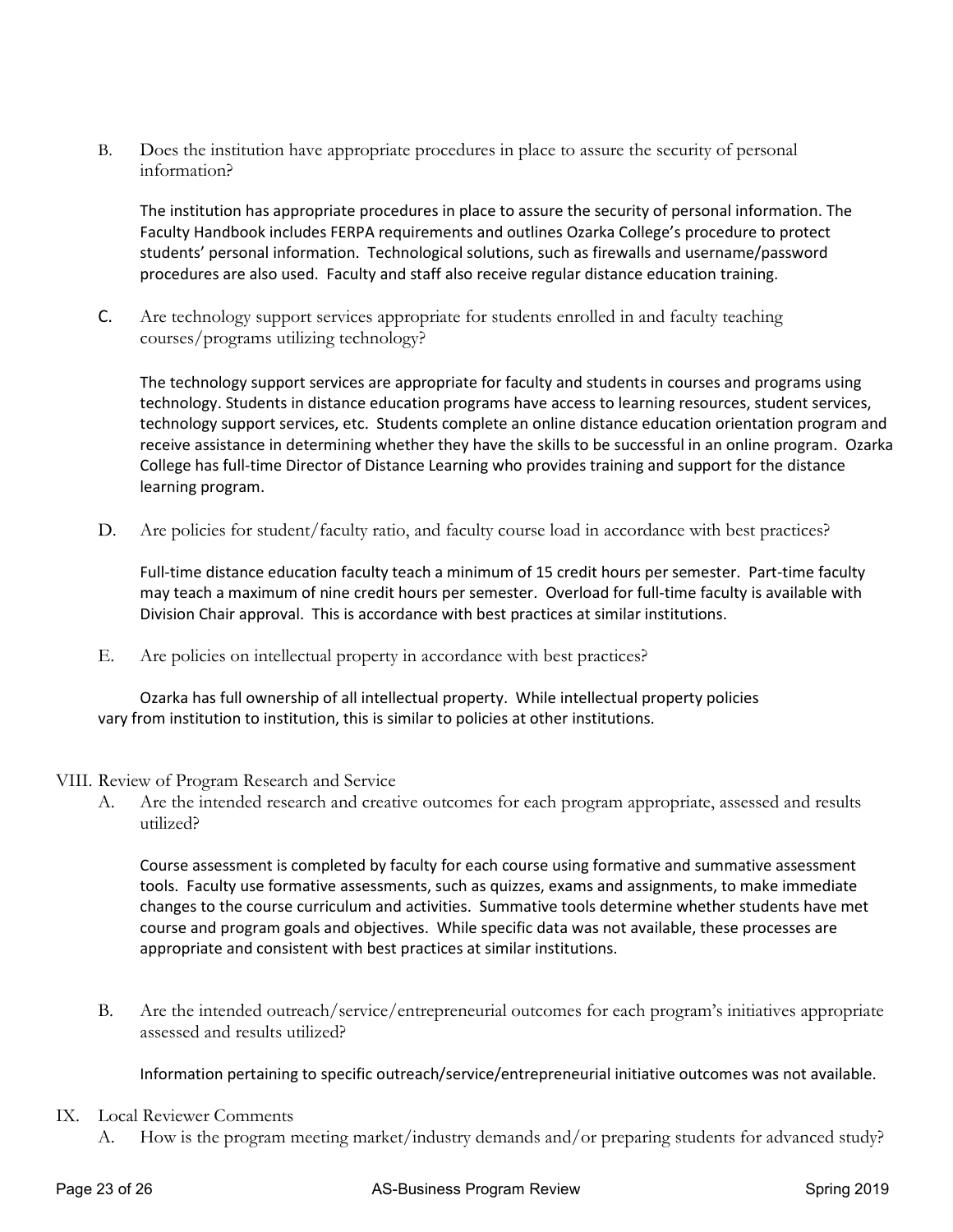The AS in Business program follows the AHECB state-approved curriculum and is part of 2+2 agreements with six four-year institutions. The program covers many of the skills recommended by the business industry and is similar to programs at other institutions.

B. What program modifications are needed?

No program modifications are recommended.

- X. Report Summary
	- A. Include reviewer comments on the overall need for program graduates/completers in the local area, region and/or nation over the next 5 years.

The AS in Business can lead to several business-related bachelor's degrees and many different careers in the business field. Statistics available from the Bureau of Labor Statistics and O-Net Online reflect rapid job growth for business-related careers at the regional, state and national levels. Many of these careers have excellent salary potential and job outlooks, with faster than average job growth expected.

B. Include reviewer comments on overall program quality, state program review process, etc.

The Ozarka College Associate of Science in Business provides a quality and affordable education that prepares students for transfer and ultimately a business-related career. From well-qualified faculty to welldeveloped student support and technology systems, students have the tools needed to successfully complete this degree and be well prepared for the next step in their education and career.

The state review process was, for the most part, easy to understand. It would have been easier to complete the review if the self-study categories and questions matched the program review template.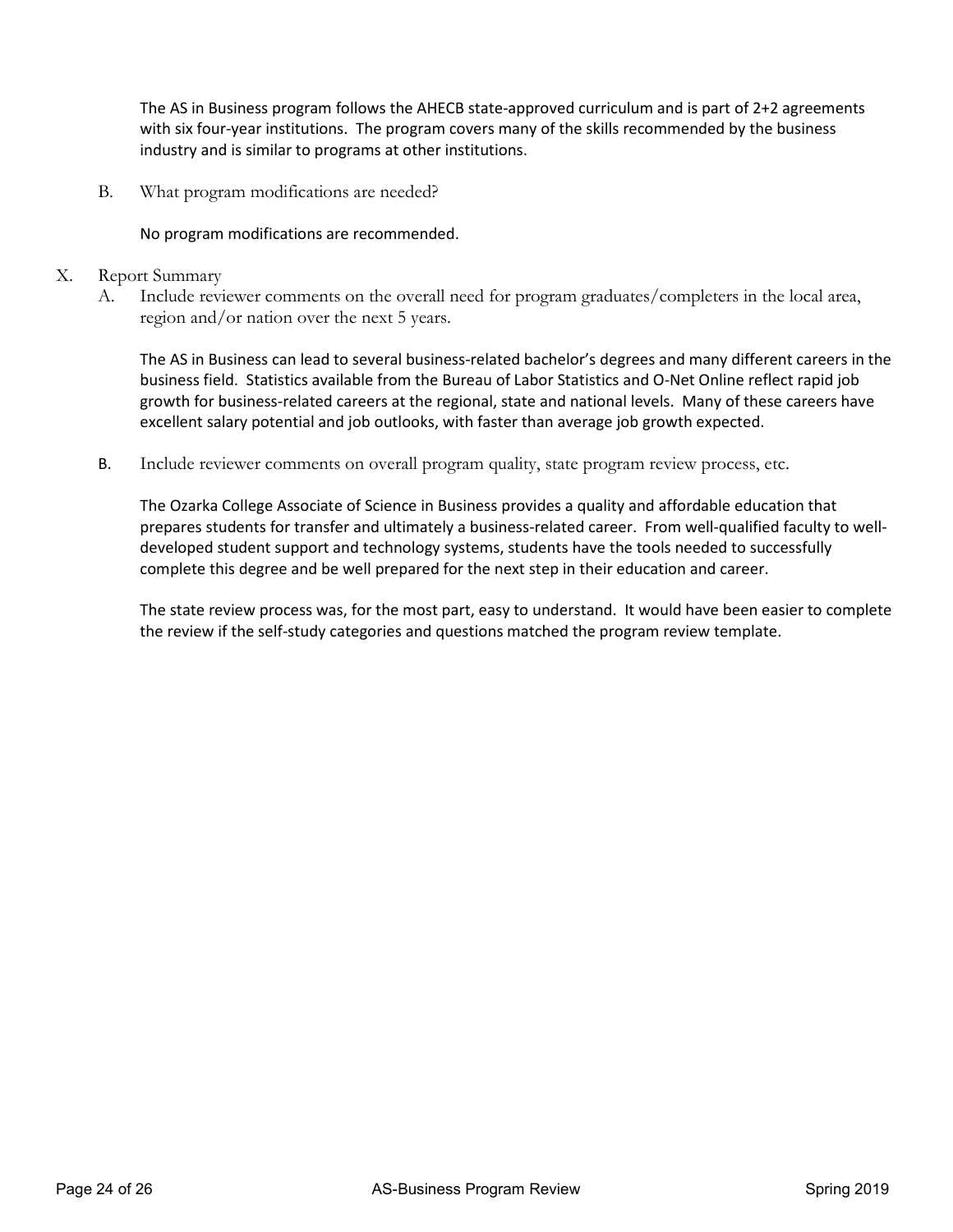#### **I. Response to the External Reviewers' Recommendations**

In this section, please copy the recommendations that the external reviewers provided in their report. Then, provide the institution/department/program response to the recommendation.

| <b>Recommendations from External Reviewers</b> | Response |
|------------------------------------------------|----------|
| (copied from the external review report)       |          |
|                                                |          |
|                                                |          |
|                                                |          |
|                                                |          |
|                                                |          |
|                                                |          |
|                                                |          |
|                                                |          |
|                                                |          |
|                                                |          |
|                                                |          |
|                                                |          |
|                                                |          |
|                                                |          |
|                                                |          |